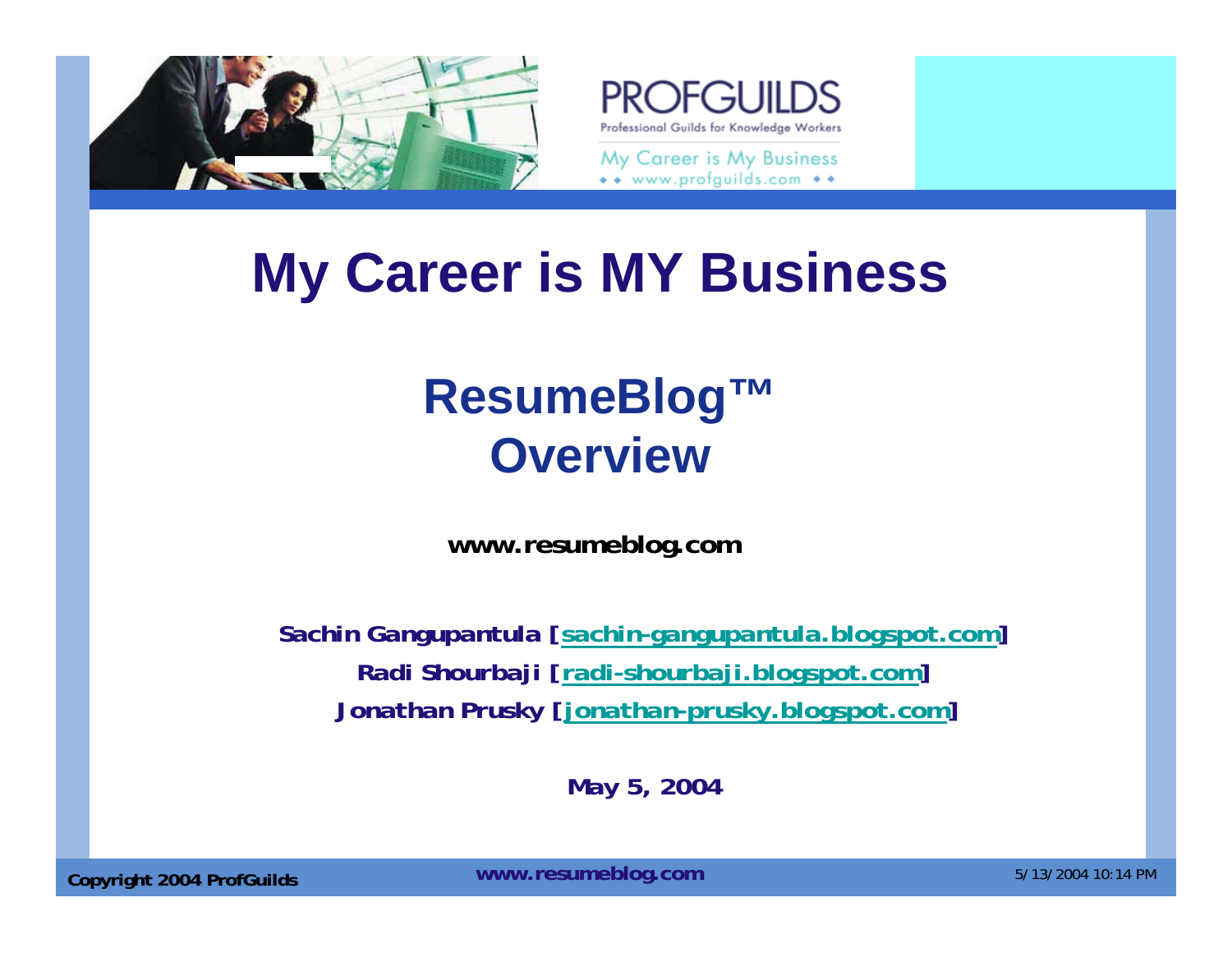## **Overview of ResumeBlogs™**



My Career is My Business \*\* www.profguilds.com \*\*

 **Professionals need an effective way to signal that they are ready for business and equally important, ARE a business - by "putting out a shingle" that increases professional visibility and extends career, networking and business opportunities**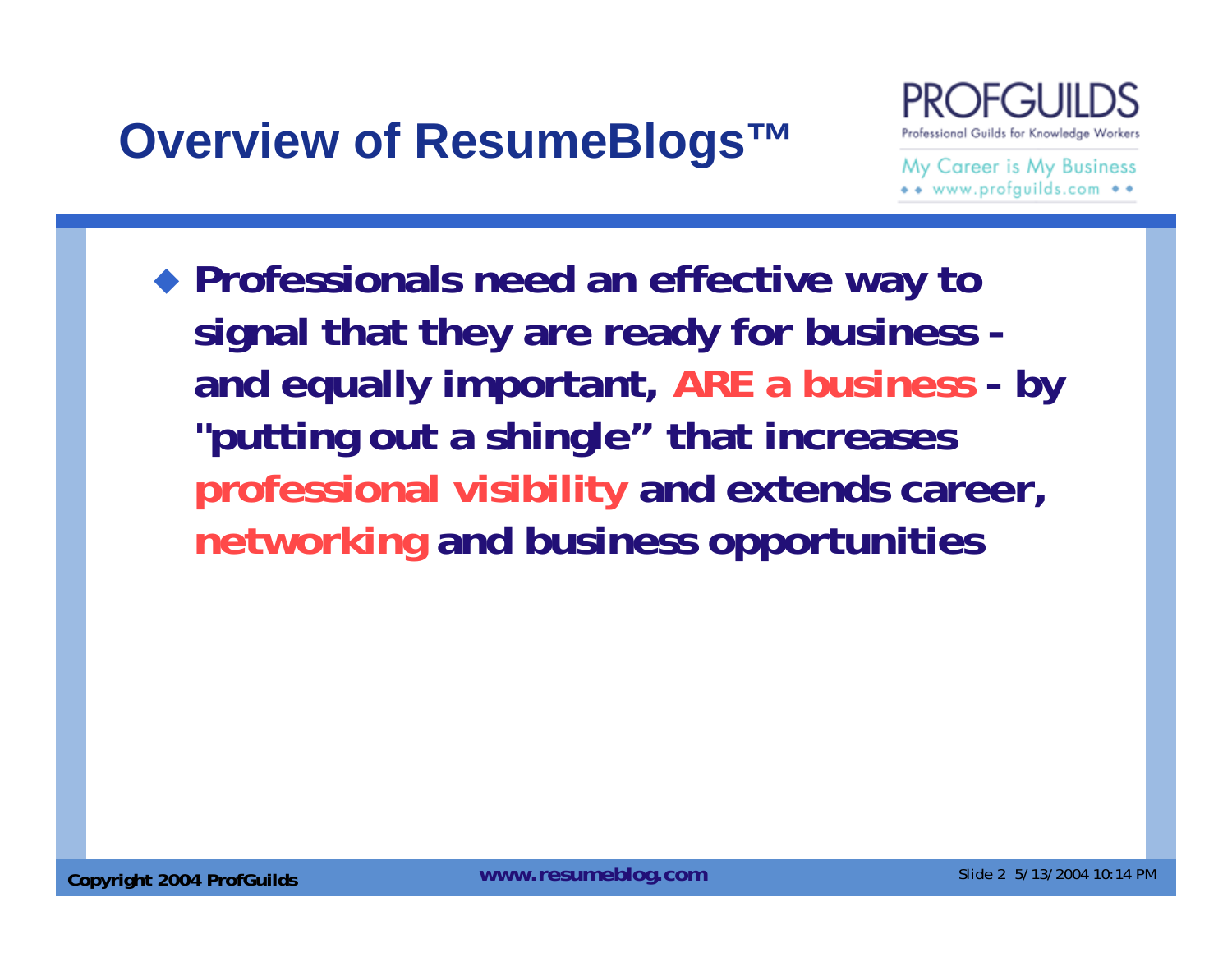## **Why create a ResumeBlog?**



- **Most easily found** 
	- **Google**
	- **"open" presence on the web**
	- **power of "social networking"**
- **You control information about you – Gateway to your Career Visibility**
- **Networking: job search, business development**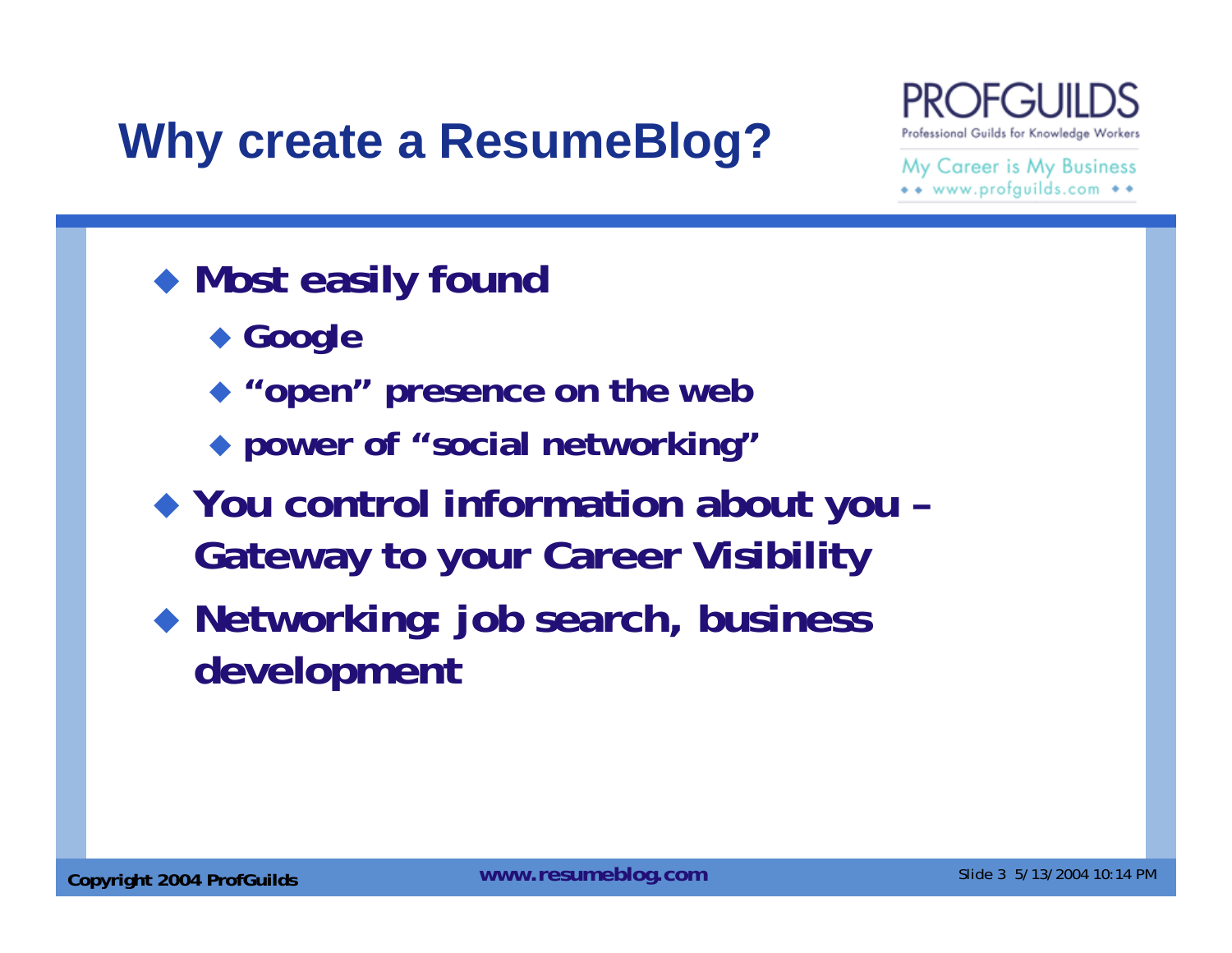## **Relevance of 'who you are'**

## Professional Guilds for Knowledge Workers

#### My Career is My Business \*\* www.profguilds.com \*\*

**Who is looking for you: Your next Hiring Manager Your future business partner Your next customer Your next startup venture The career you never meant to explore!** ☺

|           | <b>Overture- Search Term Suggestion Tool - Microso</b>                                 |  |
|-----------|----------------------------------------------------------------------------------------|--|
|           | Search Term Suggestion Tool                                                            |  |
| show you: | Not sure what search terms to bid on?<br>Enter a term related to your site and we will |  |
|           | Related searches that include your term.                                               |  |
|           | How many times that term was searched<br>on last month.                                |  |
| seconds)  | Get suggestions for: (may take up to 30                                                |  |
|           | Product Manager                                                                        |  |
|           | to our standard editorial review process.<br><b>Searches done in March 2004</b>        |  |
|           |                                                                                        |  |
| 2189      | Count Search Term                                                                      |  |
| 363       | product manager<br>product manager job description                                     |  |
| 296       | manager product training                                                               |  |
| 223       | manager product recruitment                                                            |  |
| 177       | manager product resume resume<br>security                                              |  |
| 163       | product manager resume                                                                 |  |
| 151       | product marketing manager                                                              |  |
| 123       | product manager job                                                                    |  |
| 112       | manager product salary                                                                 |  |
| 88        | product development manager                                                            |  |
| 58        | manager software product                                                               |  |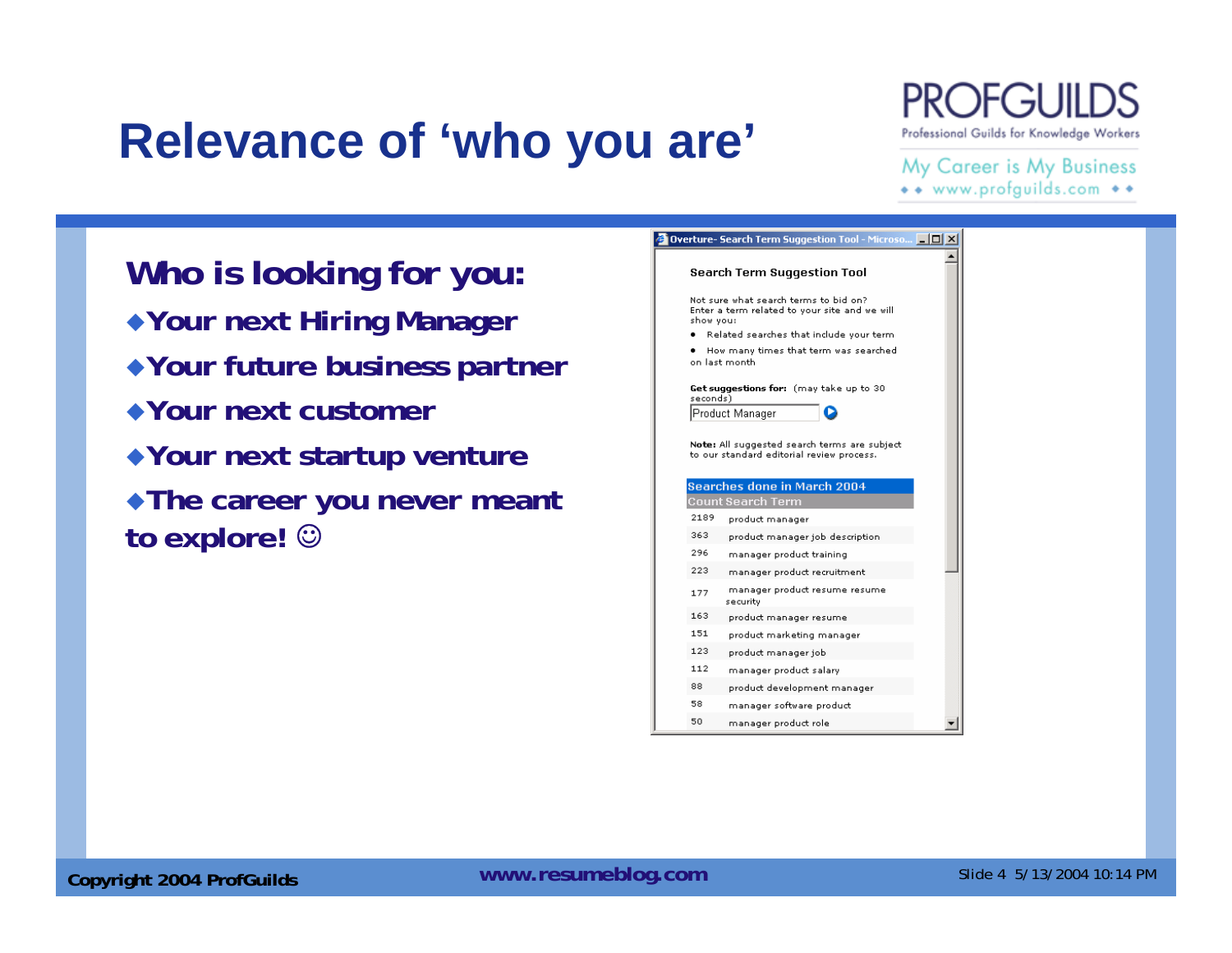#### **PROFGUILDS** Professional Guilds for Knowledge Workers

#### My Career is My Business

\*\* www.profguilds.com \*\*



**What is visibility?**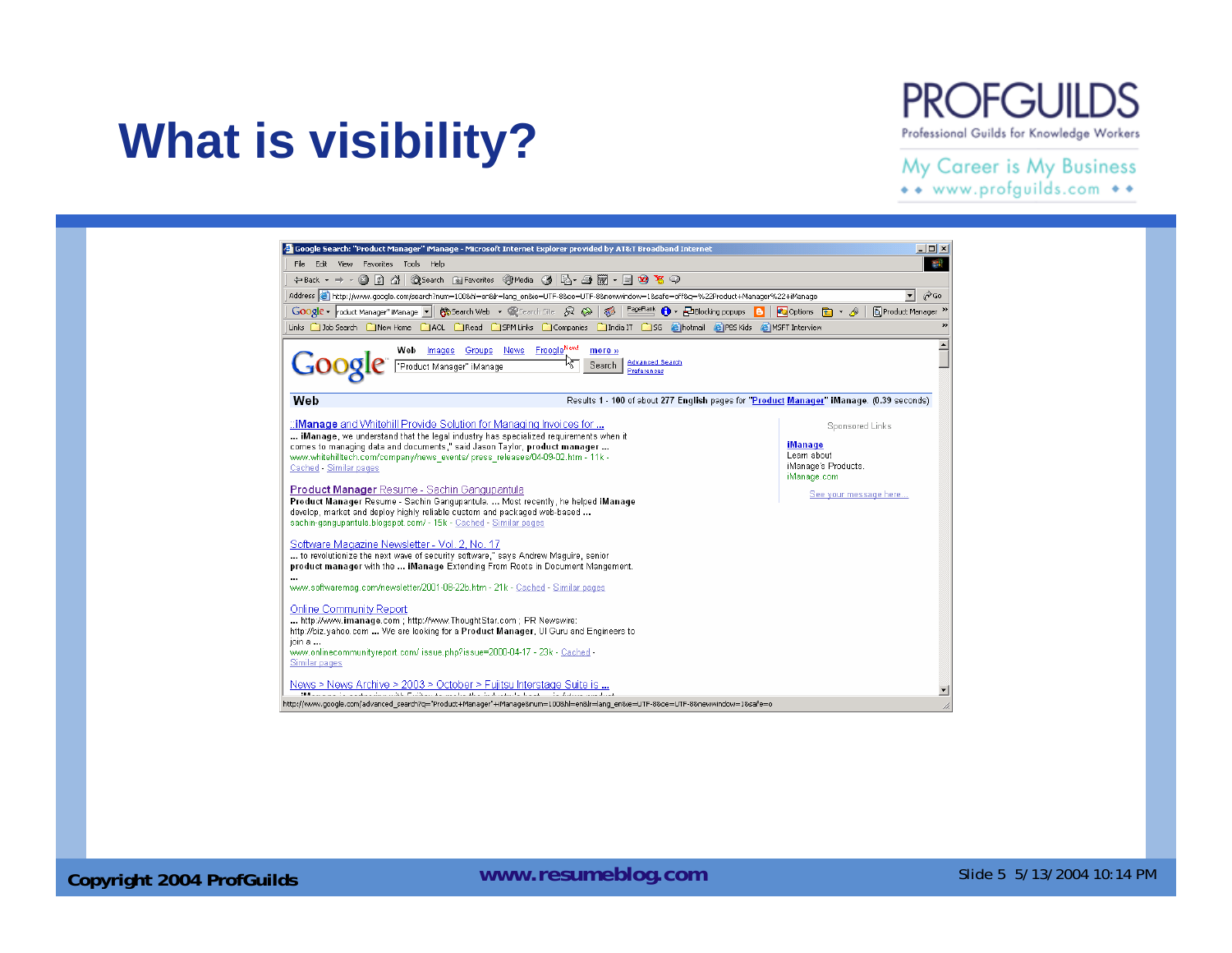## **Getting an overall perspective**

### **PROFGUIL**

Professional Guilds for Knowledge Workers

#### My Career is My Business

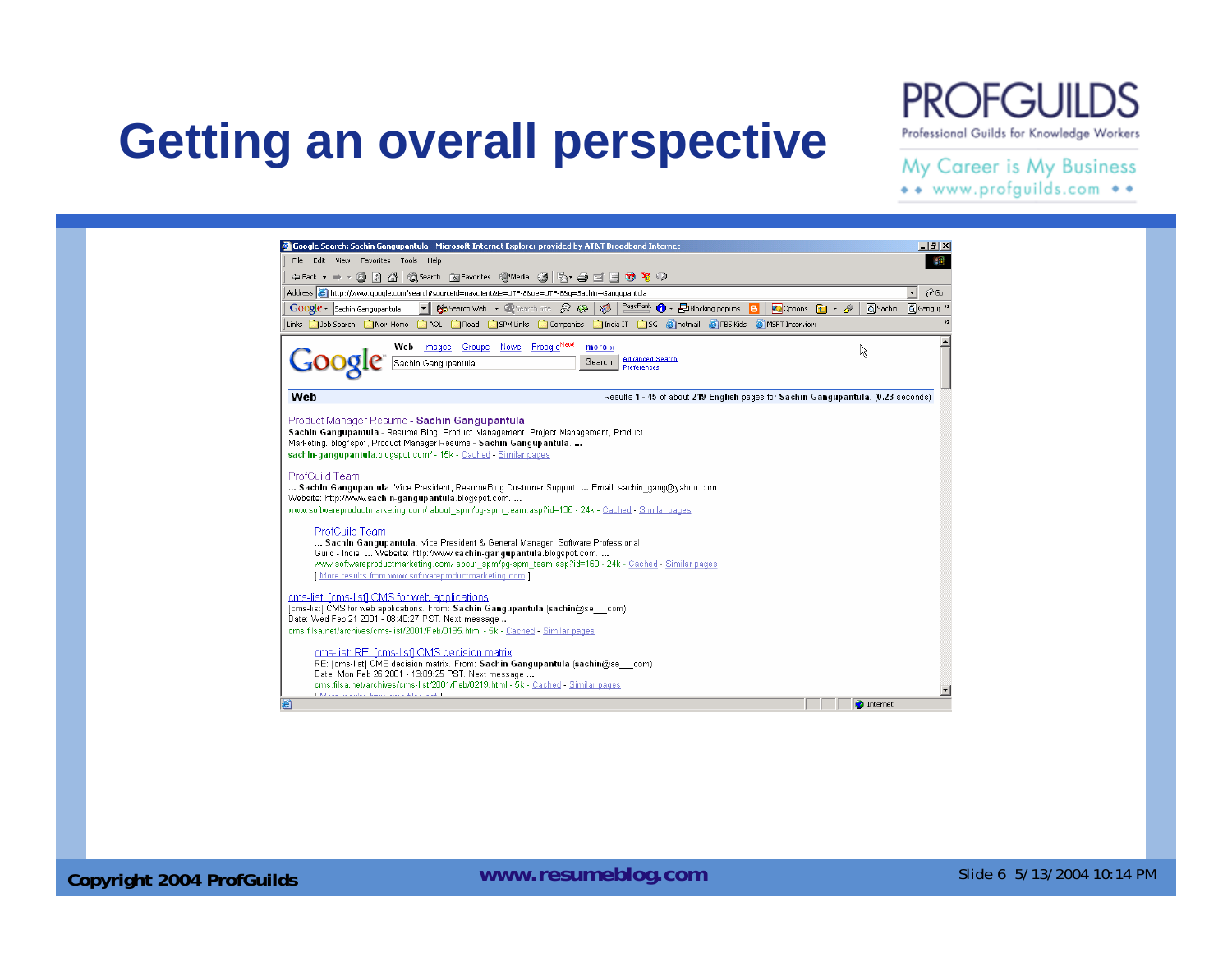## **ResumeBlog (RB) Network**

♦

Professional Guilds for Knowledge Workers

My Career is My Business \*\* www.profguilds.com \*\*

#### **Reach** SPM MemberSearch Google™ Search **SPM Colleagues** Robert Walikis Jonathan Prusky Cynthia Typaldos Create Your Own ResumeBlog<sup>tm</sup> Comments, Questions, or Feedback for SPM? **SPM Community** Adam Fayne Adam Gordon Adam Licht Albert Demery **Alex Hammer**  $\sim$  100  $\sigma$

- **Recruiters are searching RBs for the right fit – E.g: Microsoft Talent Scouts**
	- $\checkmark$ **RBs provide a 360º view of the candidate**
	- $\checkmark$ **RBs are Googled automatically**
- **Peer Popularity on the RB is invaluable – you will be found because of the network you belong to**
	- $\checkmark$  **RB-specific Google search keeps the recruiters in the network (Extended to Guilds in the future)**
	- $\checkmark$ **Track the visitors to your blog**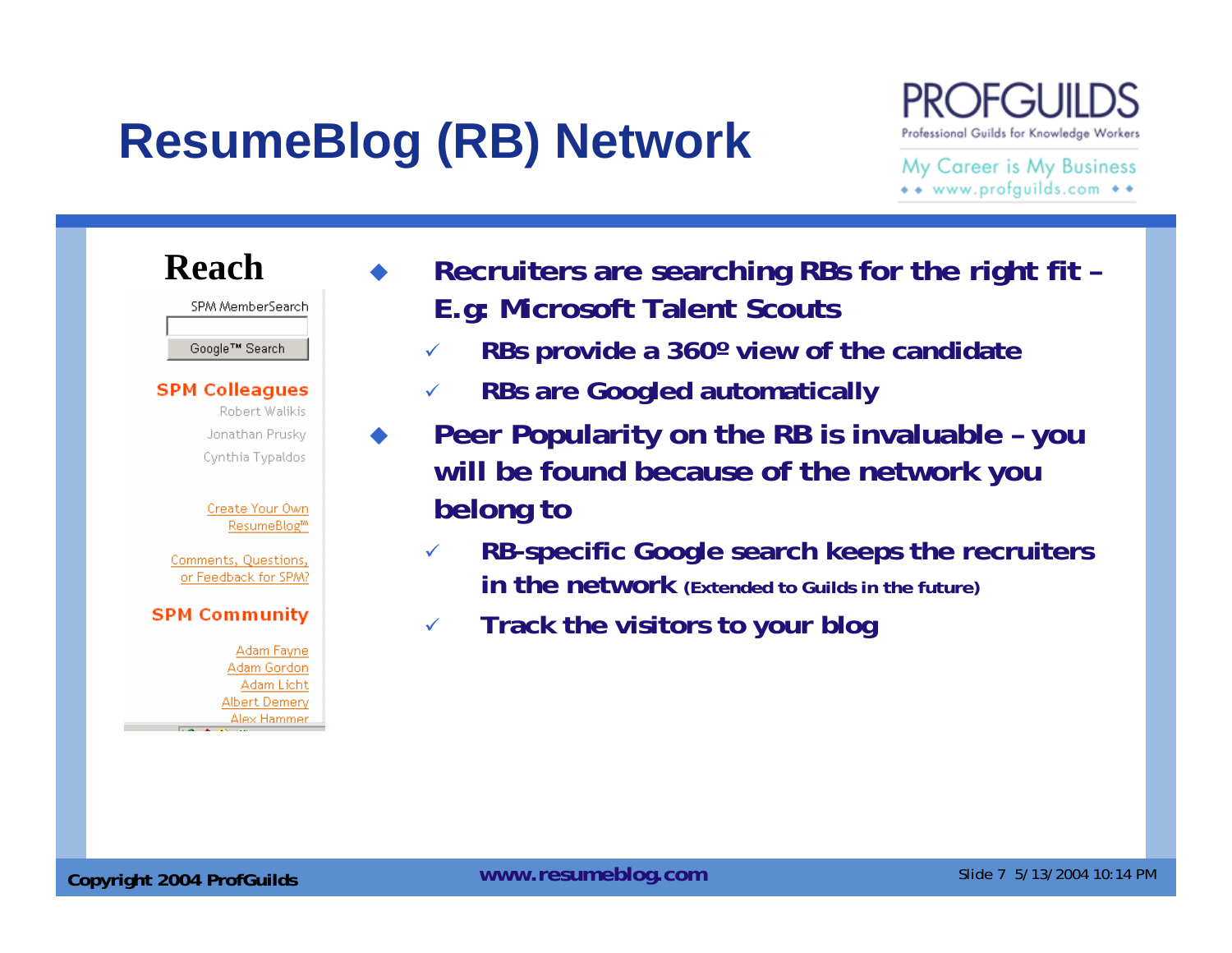## **What is a ResumeBlog™?**



My Career is My Business \*\* www.profguilds.com \*\*

 **Easily built presence on the web ProfGuilds components Google Blogging tools: Blogger (compose/edit) blogspot.com (host)**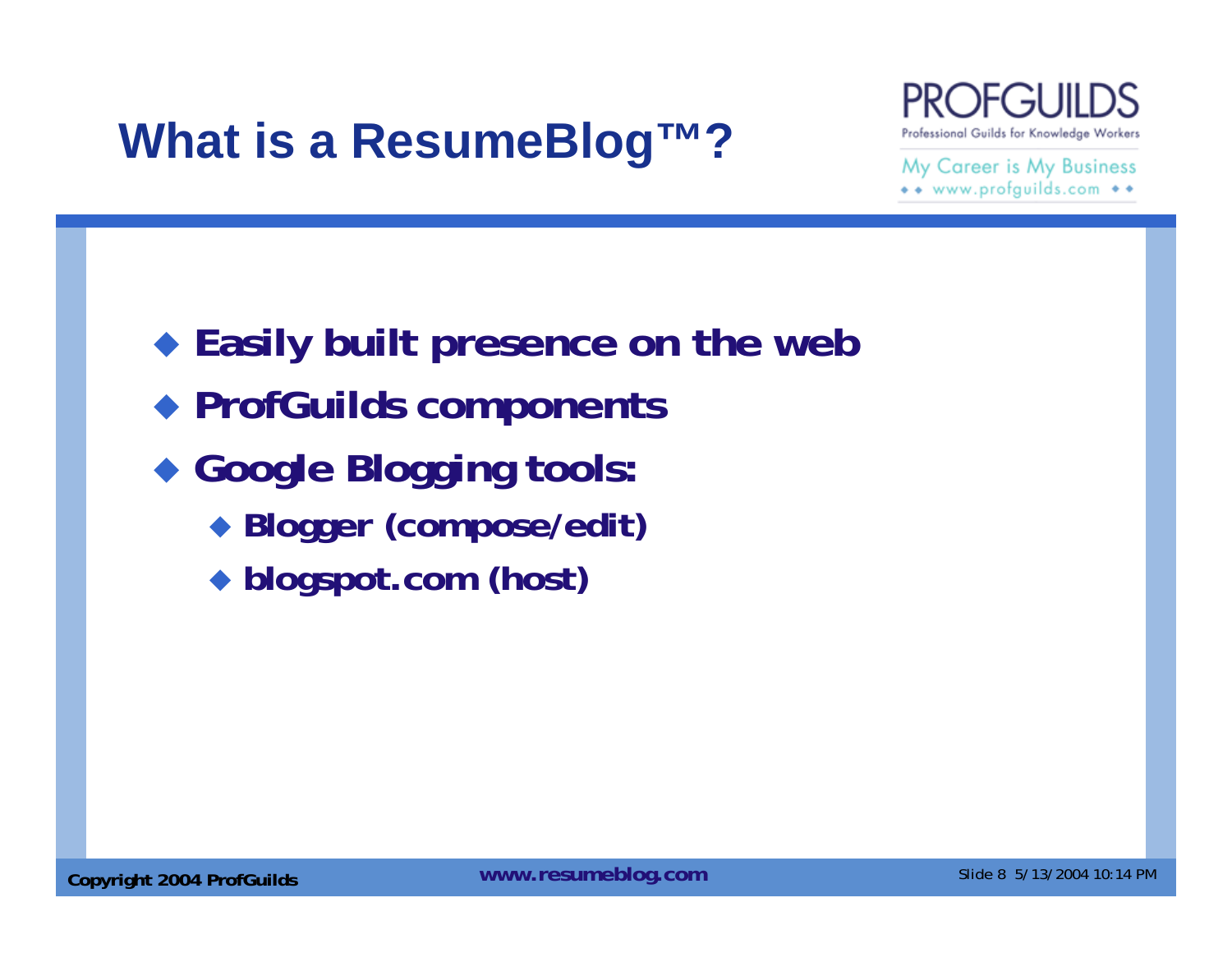### ResumeBlog Contents Your Professional Image



- **Overview / Description**
- ◆ Photo
- **Contact information**
- **Colleagues – "strong ties"**
- **Web resume**
- **Fields of Expertise**
- **Accomplishments and Press Mentions**
- **Presentations**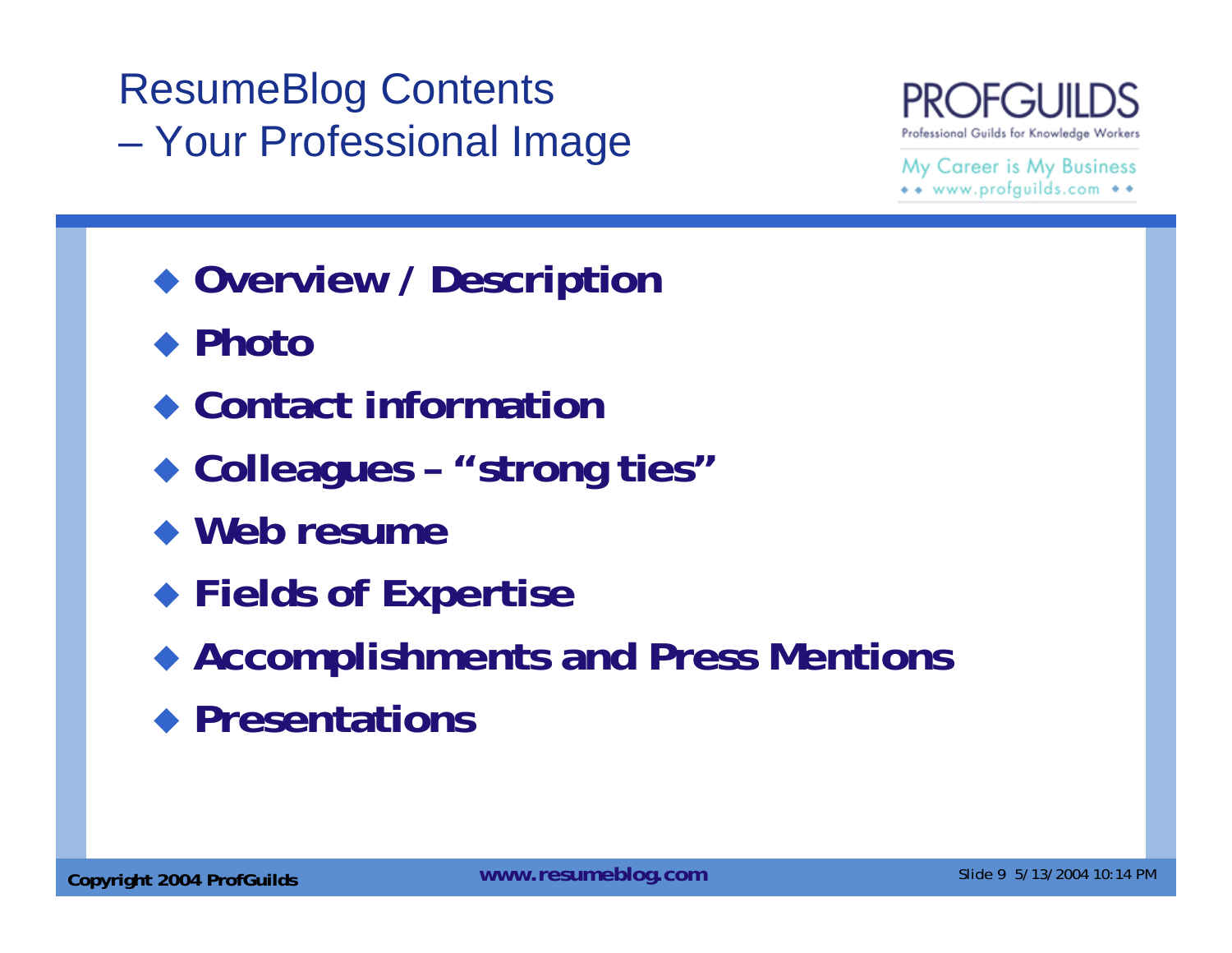## When is a Blog a Resumeblog?



- When it's focused on your career
- **A common template for the network**
	- *Logo*
	- *Search box*
	- *Blogroll – "social networking"*
	- *Standard look and feel*
	- *Statistics Collection*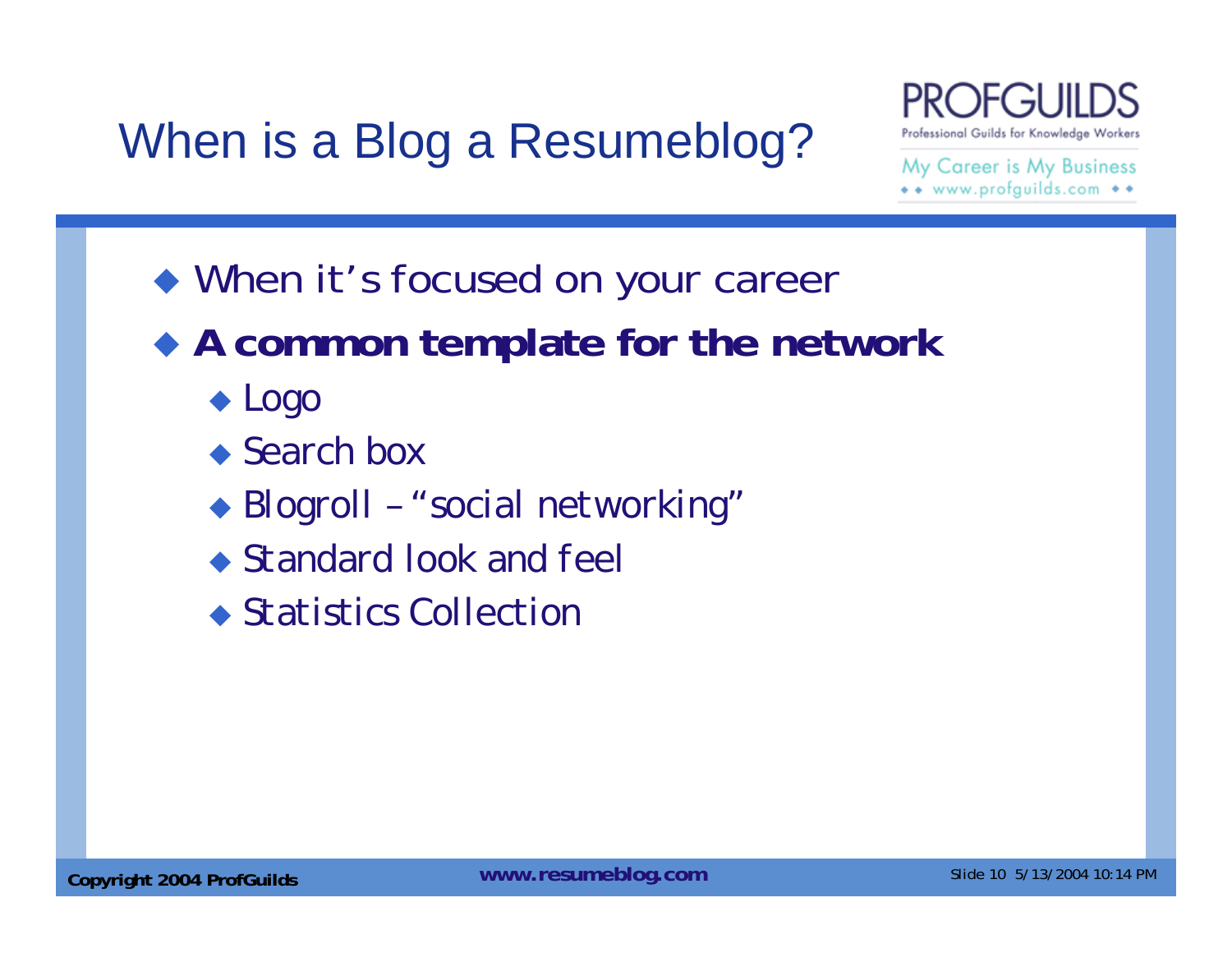## **Building a ResumeBlog Create (1/4)**



#### My Career is My Business

| File Edit View Favorites Tools Help<br>← Back ▼ ⇒ ▼ ② ② △ ™ Address + http://new.blogger.com/blog_new/                                                                                  |             |  |
|-----------------------------------------------------------------------------------------------------------------------------------------------------------------------------------------|-------------|--|
|                                                                                                                                                                                         |             |  |
|                                                                                                                                                                                         |             |  |
| <b>B BLOGGER</b>                                                                                                                                                                        |             |  |
|                                                                                                                                                                                         |             |  |
|                                                                                                                                                                                         |             |  |
| Create a New Blog (Step 1 of 4)                                                                                                                                                         |             |  |
| Okay, we just need a little info. And don't worry, you can change any of this stuff later.                                                                                              |             |  |
|                                                                                                                                                                                         |             |  |
| Title                                                                                                                                                                                   |             |  |
| demo blog                                                                                                                                                                               |             |  |
|                                                                                                                                                                                         |             |  |
| Description                                                                                                                                                                             |             |  |
| for presentation purposes                                                                                                                                                               |             |  |
|                                                                                                                                                                                         |             |  |
|                                                                                                                                                                                         |             |  |
| <b>Public Blog?</b>                                                                                                                                                                     |             |  |
| @Yes ONo                                                                                                                                                                                |             |  |
|                                                                                                                                                                                         |             |  |
| If "Yes" is selected, your blog may appear in the Blogger directory and recently updated<br>list. If you'd rather keep your blog private, select "No." (Note: Private does not mean the |             |  |
| page will actually be protected on your server -- that's up to you.)                                                                                                                    |             |  |
|                                                                                                                                                                                         |             |  |
|                                                                                                                                                                                         | $Next$ $>>$ |  |
| Cancel                                                                                                                                                                                  |             |  |
|                                                                                                                                                                                         |             |  |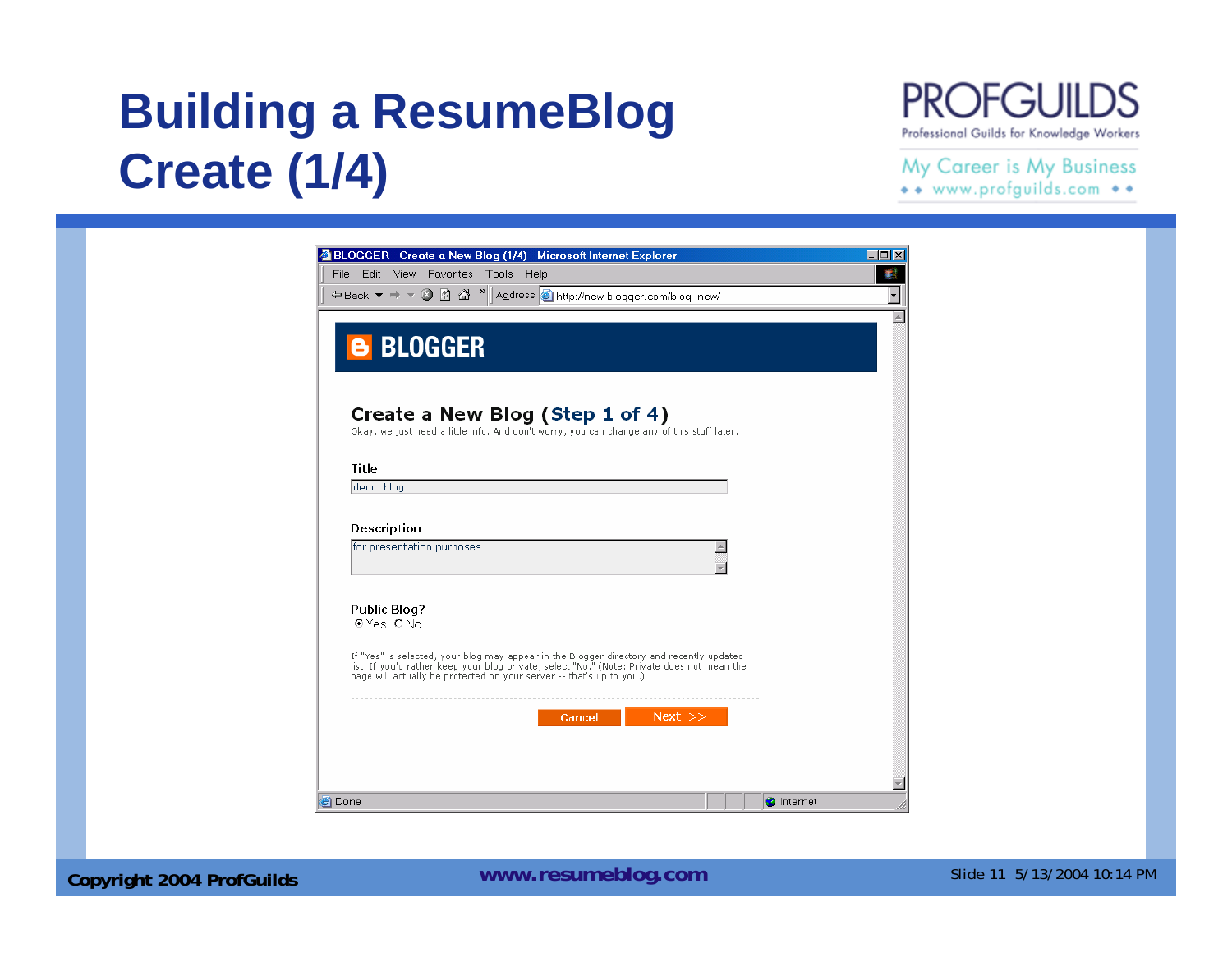## **Create (2/4)**



#### My Career is My Business \*\* www.profguilds.com \*\*

8 BLOGGER - Create a New Blog (2/4) - Microsoft Internet Explorer  $\Box$ D $\boxtimes$ File Edit View Favorites Tools Help 翻  $\overline{\phantom{a}}$  $\blacktriangle$ **B** BLOGGER Create a New Blog (Step 2 of 4) © Host it at BlogSpot™ Select this option if you don't already have a site or you're not sure. Your new blog will be located at **blogspot.com**, a free (ad-supported\*) Blogger hosting service. (You can upgrade to your own server at any time.) New: Blog\*Spot hosting is now available without ads. Just \$15/year You can implement this option at any time after you create your blog. C FTP it to your own server Select this option if you already have a web site that you want to use Blogger to update. You'll need to enter FTP info on the next screen.  $<<$  Back  $Next \gg$ Y **D** Internet **Done**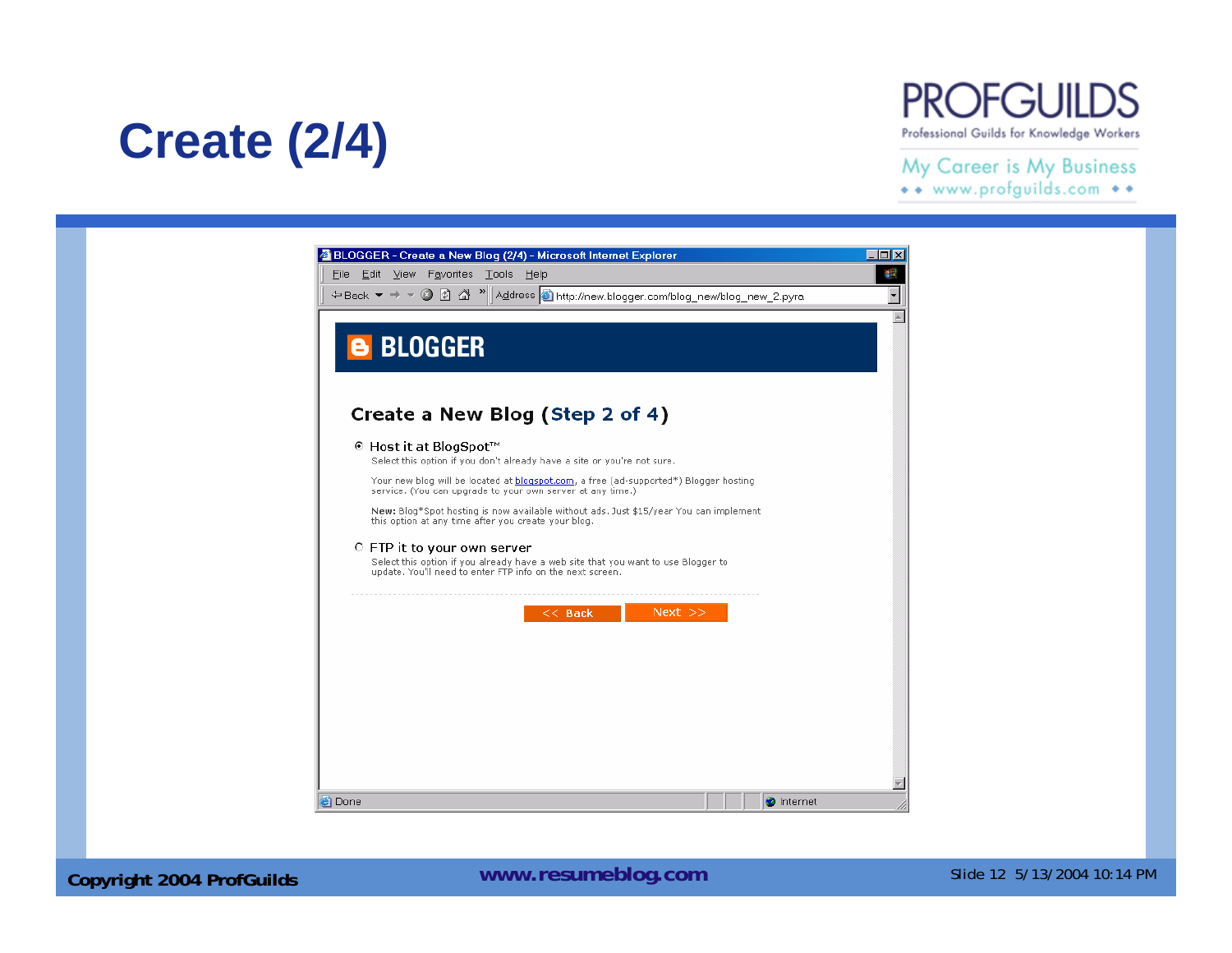## **Create (3/4)**



#### My Career is My Business

\*\* www.profguilds.com \*\*

| BLOGGER - Create a New Blog (3/4) - Microsoft Internet Explorer<br>File Edit View Favorites Tools Help          |  |
|-----------------------------------------------------------------------------------------------------------------|--|
| ← Back ▼ → ▼ 2 2 4 <sup>™</sup> Address + http://new.blogger.com/blog_new/blog_new_3.pyra                       |  |
|                                                                                                                 |  |
| <b>B BLOGGER</b>                                                                                                |  |
|                                                                                                                 |  |
| Create a New Blog (Step 3 of 4)                                                                                 |  |
| Choose an address for your blog and indicate acceptance of the BlogSpot terms of service.                       |  |
| The address you choose will be the URL of your new site. No spaces, apostrophes, colons,<br>or slashes allowed. |  |
|                                                                                                                 |  |
| http://rbdemo<br>.blogspot.com                                                                                  |  |
| ■ I agree to the BlogSpot Terms of Service.                                                                     |  |
| $Next$ $>>$<br>$<<$ Back                                                                                        |  |
|                                                                                                                 |  |
|                                                                                                                 |  |
|                                                                                                                 |  |
|                                                                                                                 |  |
|                                                                                                                 |  |
|                                                                                                                 |  |
|                                                                                                                 |  |
|                                                                                                                 |  |
|                                                                                                                 |  |
|                                                                                                                 |  |
| đ١<br><b>O</b> Internet                                                                                         |  |

**Copyright 2004 ProfGuilds Mateur Controller School Community Copyright 2004 ProfGuilds** Mateur Copyright 2004 Prof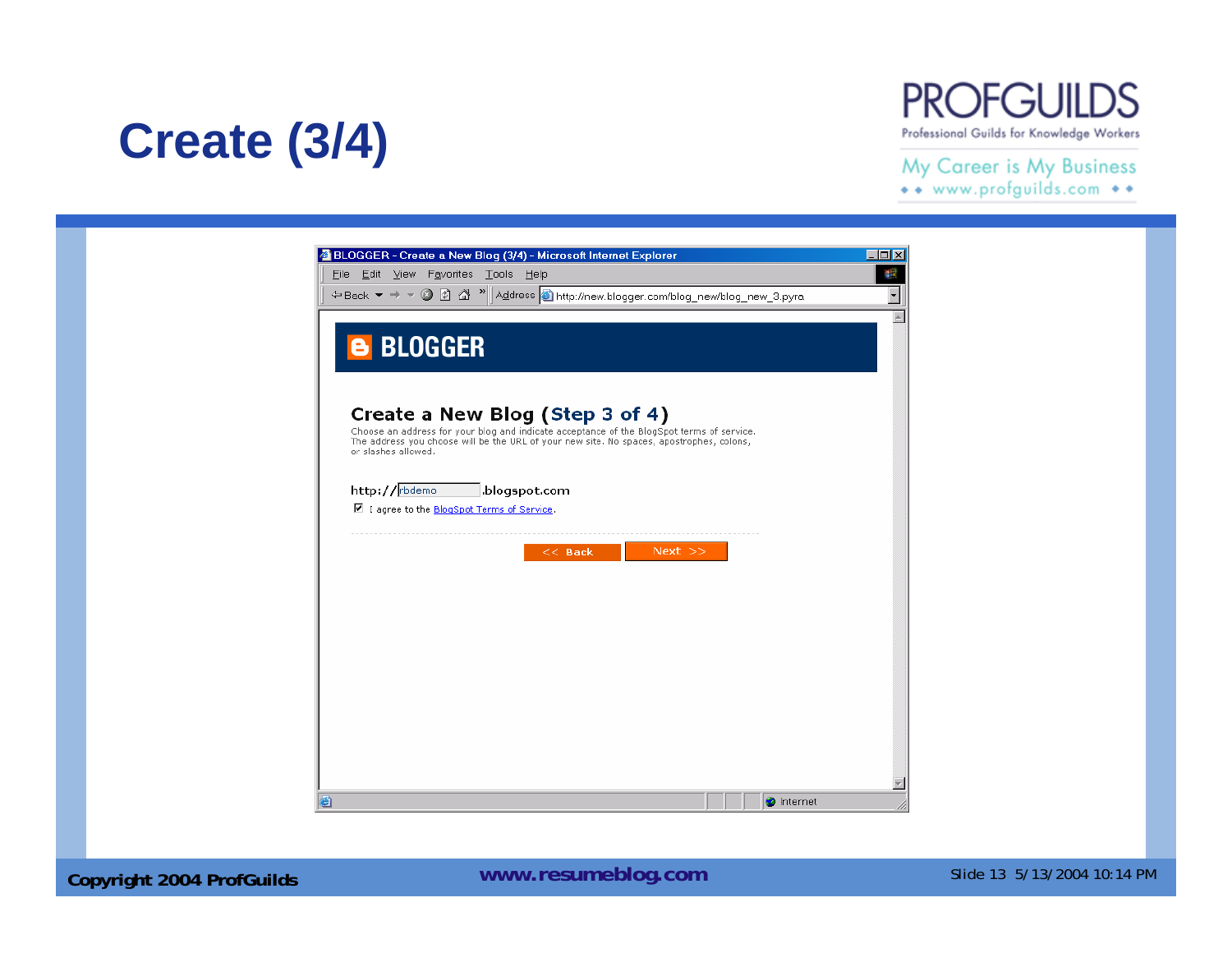## **Blogger Edit Window (4/4)**

#### PROFGUII Professional Guilds for Knowledge Workers

#### My Career is My Business \*\* www.profguilds.com \*\*



**Copyright 2004 ProfGuilds Mateurs 2004 ProfGuilds** Mateurs 2004 10:14 PM Mateurs 2004 10:14 PM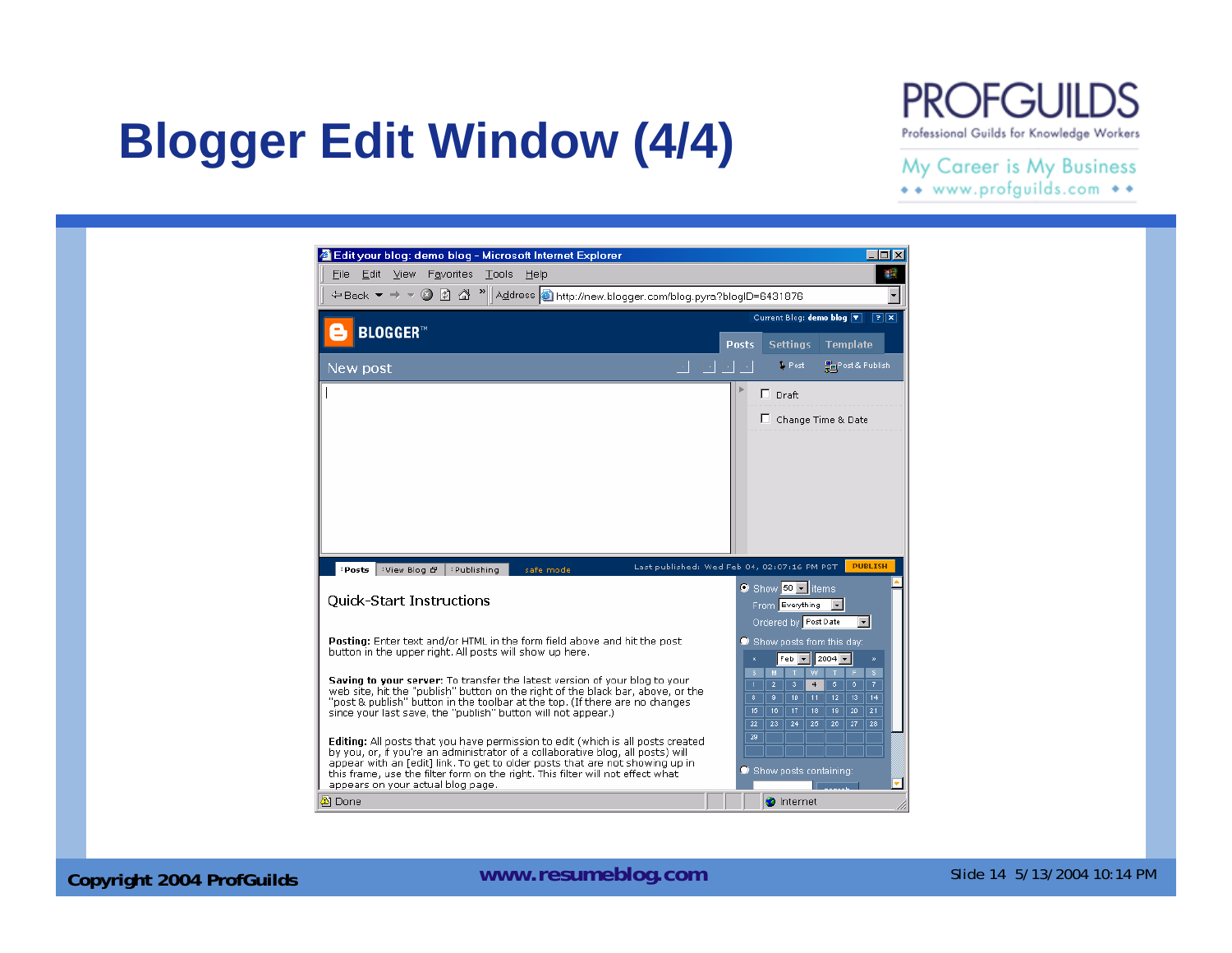### **Enter text**

#### **PROFGUILDS** Professional Guilds for Knowledge Workers

#### My Career is My Business

| File Edit View Favorites Tools<br><b>Help</b>                                                                                                                                                                                                                                                                                                                                                                                                                                                                                                         |                                                                                                                                                                                                                                                                                                                                                                 |  |
|-------------------------------------------------------------------------------------------------------------------------------------------------------------------------------------------------------------------------------------------------------------------------------------------------------------------------------------------------------------------------------------------------------------------------------------------------------------------------------------------------------------------------------------------------------|-----------------------------------------------------------------------------------------------------------------------------------------------------------------------------------------------------------------------------------------------------------------------------------------------------------------------------------------------------------------|--|
| ← Back ▼ ⇒ ▼ 2 2 2 4 > Address + http://new.blogger.com/blog.pyra?blogID=6431876                                                                                                                                                                                                                                                                                                                                                                                                                                                                      |                                                                                                                                                                                                                                                                                                                                                                 |  |
| <b>BLOGGER</b> <sup>™</sup>                                                                                                                                                                                                                                                                                                                                                                                                                                                                                                                           |                                                                                                                                                                                                                                                                                                                                                                 |  |
| New post                                                                                                                                                                                                                                                                                                                                                                                                                                                                                                                                              | <b>Settings</b><br><b>Template</b><br>Posts<br><b>B</b> Post<br><b>Pre</b> Post & Publish<br>в<br>- 1                                                                                                                                                                                                                                                           |  |
| <strong>John Doe</strong><br>Here apes my Bio.<br>Email: <a href.<br="">="mailto:youremailaddress@somewhere.com"&gt;youremailaddress@somewhere.com)</a><br>Phone: 650-555-1212<br>Website: http://www.typaldos.com                                                                                                                                                                                                                                                                                                                                    | $\Box$ Draft<br>Change Time & Date                                                                                                                                                                                                                                                                                                                              |  |
|                                                                                                                                                                                                                                                                                                                                                                                                                                                                                                                                                       |                                                                                                                                                                                                                                                                                                                                                                 |  |
| →View Blog <i>B</i> → Publishing<br>safe mode<br>: Posts<br><b>Quick-Start Instructions</b>                                                                                                                                                                                                                                                                                                                                                                                                                                                           | <b>PUBLISH</b><br>Last published: Wed Feb 04, 02:07:16 PM PST<br>9 Show 60 <del>V</del> items<br>From Everything<br>$\mathbf{r}$                                                                                                                                                                                                                                |  |
|                                                                                                                                                                                                                                                                                                                                                                                                                                                                                                                                                       | Ordered by Post Date<br>Show posts from this day:<br>$ 2004 -$<br>$Feb$ $\rightarrow$<br>ø.                                                                                                                                                                                                                                                                     |  |
| Posting: Enter text and/or HTML in the form field above and hit the post button in the<br>upper right. All posts will show up here.<br>Saving to your server: To transfer the latest version of your blog to your web site, hit<br>the "publish" button on the right of the black bar, above, or the "post & publish"<br>button in the toolbar at the top. (If there are no changes since your last save, the<br>"publish" button will not appear.)<br><b>Editing:</b> All posts that you have permission to edit (which is all posts created by you, | W<br>$\mathbb{S}$<br>S.<br>M.<br>F.<br>T<br>$\overline{2}$<br>-31<br>$\overline{5}$<br>$\overline{7}$<br>4<br>6<br>$\mathbf{1}$<br>$\overline{12}$<br>$\overline{13}$<br>8<br>$9-$<br>10 <sup>1</sup><br>11<br>14<br>15<br>16<br>17<br>18<br>19<br>$\overline{20}$<br>21<br>23<br>$\overline{26}$<br>$\overline{27}$<br>22<br>24<br>25 <sub>1</sub><br>28<br>29 |  |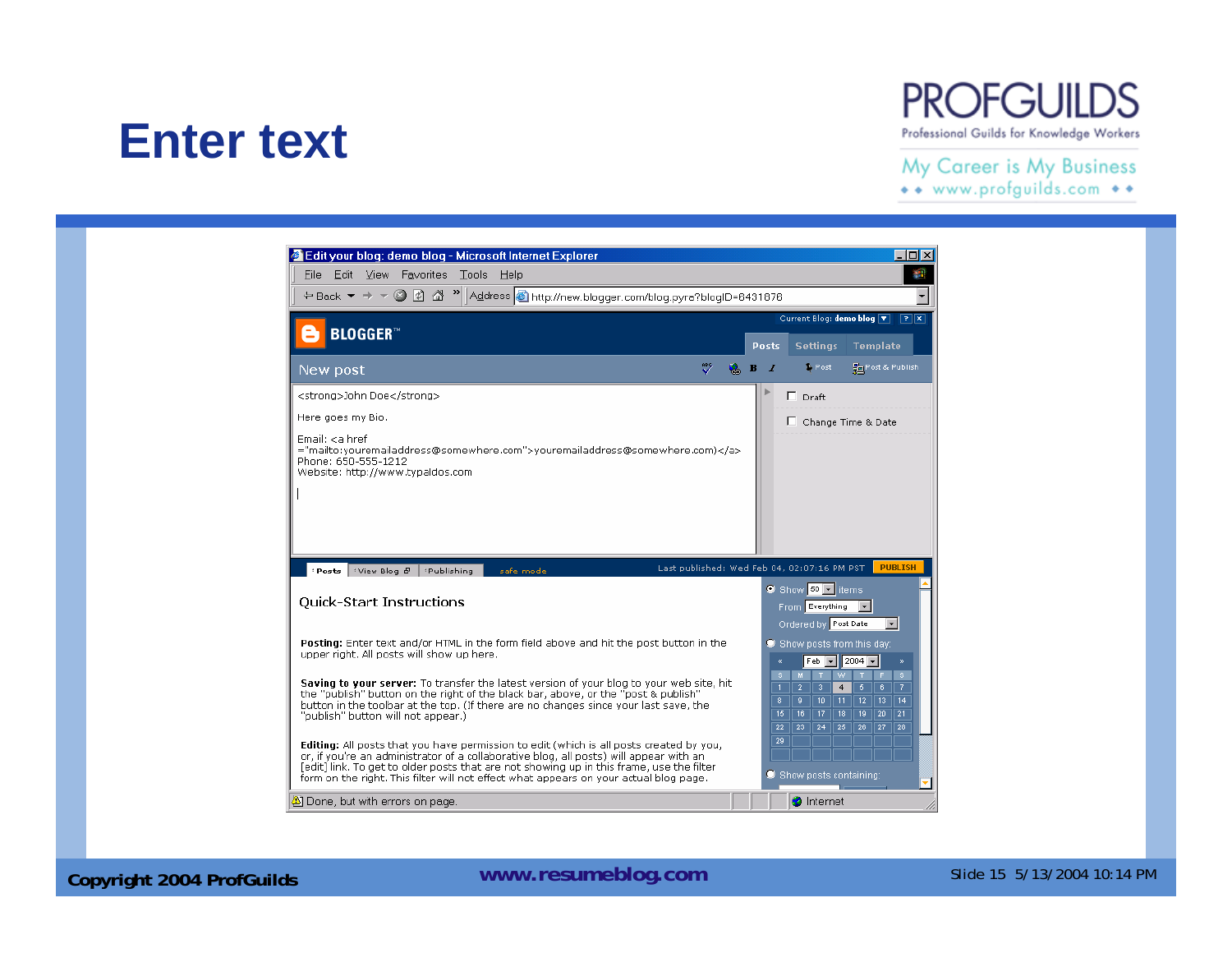## **PROFGUIL**

#### Professional Guilds for Knowledge Workers

#### My Career is My Business

\*\* www.profguilds.com \*\*

#### Edit your blog: demo blog - Microsoft Internet Explorer  $\Box$ D $X$ File Edit View Favorites Tools Help 棚 Current Blog: demo blog  $\boxed{\mathbf{v}}$  $\boxed{?}$ **BLOGGER** Posts Settings Template  $\mathbb V$  $\bullet$  B  $I$ **Fig Post & Publish** Post New post  $\triangleright$  $\Box$  Draft Here goes my Bio. Change Time & Date Email: <a href ="mailto:youremailaddress@somewhere.com">youremailaddress@somewhere.com)</a> Phone: 650-555-1212 Website: http://www.typaldos.com <!-- Start of Statistics Hooks --> <script language="JavaScript" src="http://purl.org/profolio/rpc/pgscounter.js"></script> <noscript><IMG src="http://purl.org/profolio/rpc/pgscounter.php" alt=" border="0"></noscript> <I-- End of Statistics Hooks --> Last published: Wed Feb 04, 02:07:16 PM PST **PHRLTSH** Posts Wiew Blog & Publishing safe mode  $\bullet$  Show  $\overline{50}$   $\overline{5}$  items **Quick-Start Instructions** From Everything T Ordered by Post Date ⊡ Posting: Enter text and/or HTML in the form field above and hit the post button in the Show posts from this day: upper right. All posts will show up here.  $Feb$   $\overline{v}$  2004  $\overline{v}$  $S$   $M$   $T$   $W$ ITES Saving to vour server: To transfer the latest version of your blog to your web site, hit  $\overline{4}$ the "publish" button on the right of the black bar, above, or the "post & publish"  $9$  1 10 1 11 1 12 13 14 button in the toolbar at the top. (If there are no changes since your last save, the "publish" button will not appear.)  $22$  | 23 | 24 | 25 | 26 | 27 | 28  $\overline{29}$ Editing: All posts that you have permission to edit (which is all posts created by you, or, if you're an administrator of a collaborative blog, all posts) will appear with an [edit] link. To get to older posts that are not showing up in this frame, use the filter  $\bullet$  Show posts containing: form on the right. This filter will not effect what appears on your actual blog page. Done, but with errors on page. **O** Internet

**Enter stats "hooks"**

**Copyright 2004 ProfGuilds WWW.resumeblog.com** Slide 16 5/13/2004 10:14 PM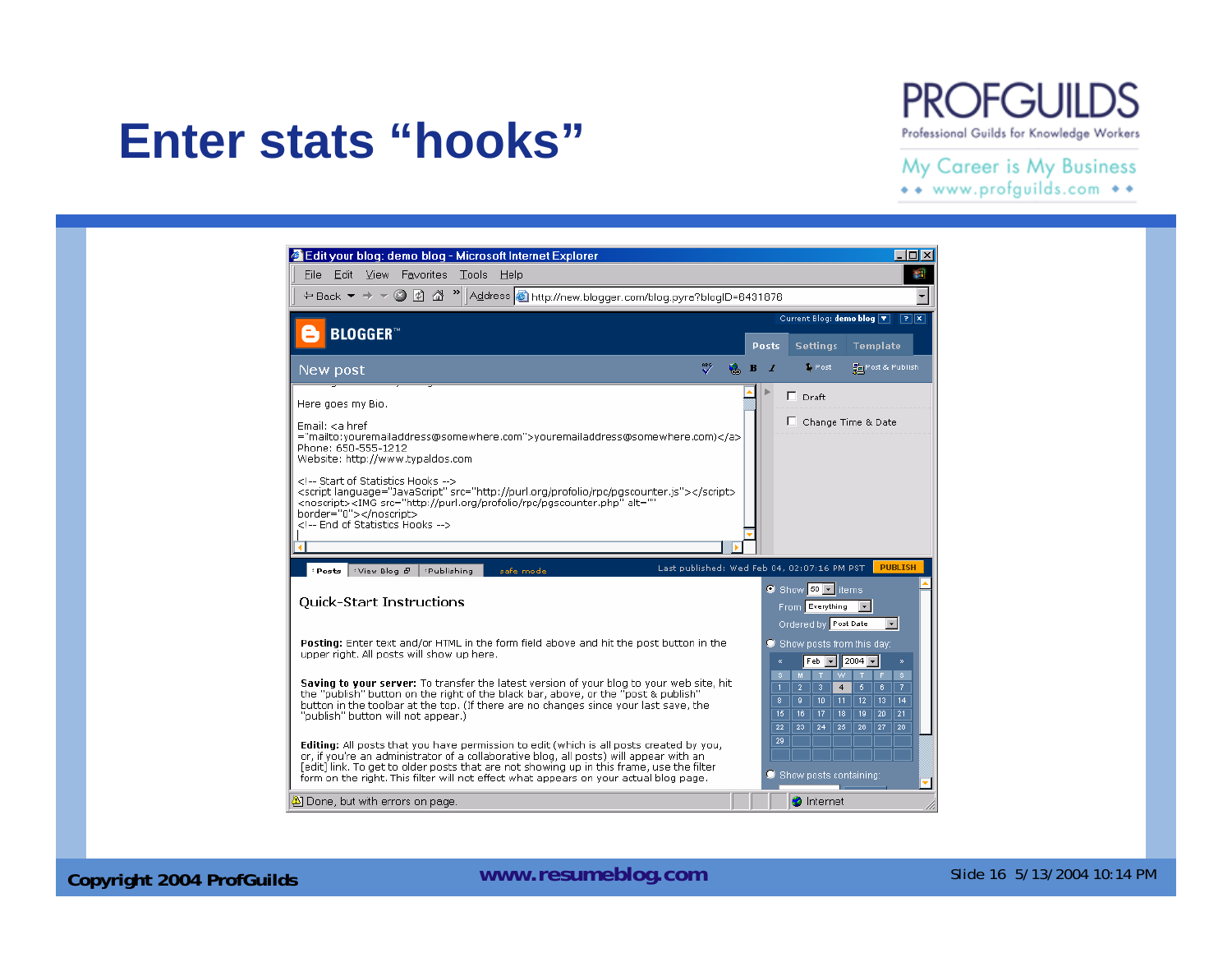#### **PROFGUILDS** Professional Guilds for Knowledge Workers

### **Post and preview it**

My Career is My Business

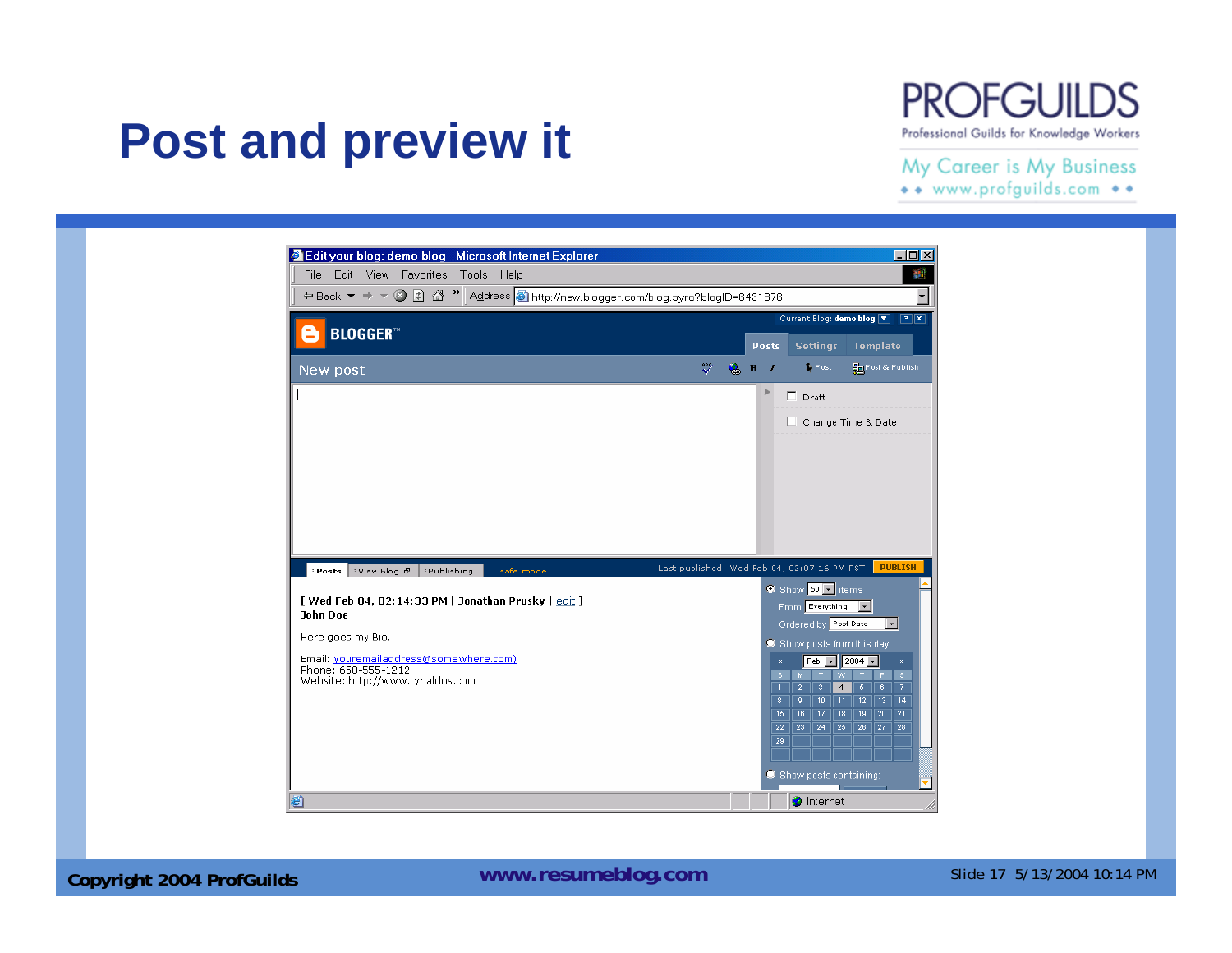## Publish it

#### **PROFGUILDS** Professional Guilds for Knowledge Workers

#### My Career is My Business

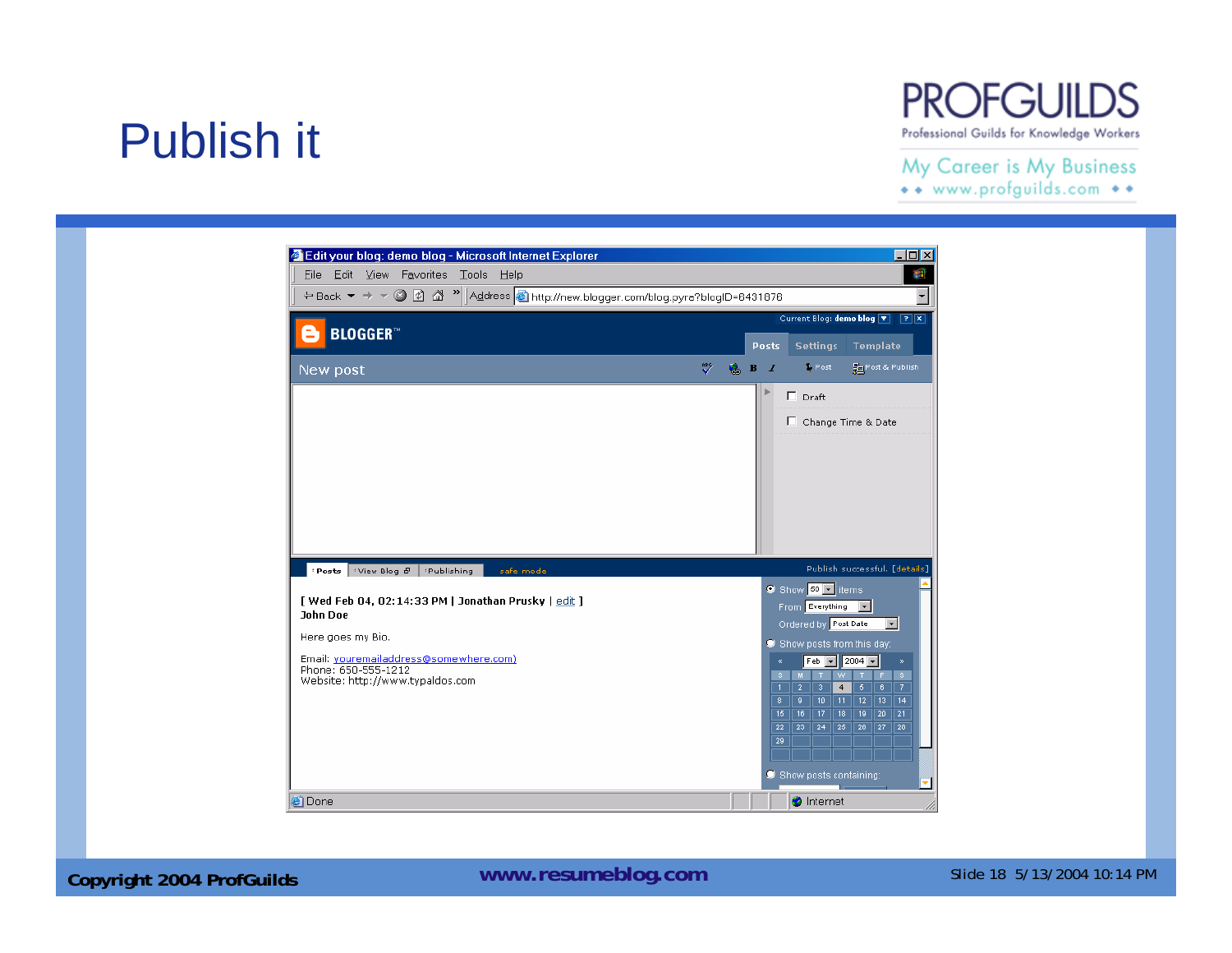#### **PROFGUILDS** Professional Guilds for Knowledge Workers

## **Change The Template**

My Career is My Business

| <b>BLOGGER</b> <sup>™</sup> |  |               |                         |              |                 | Current Blog: demo blog T PX |
|-----------------------------|--|---------------|-------------------------|--------------|-----------------|------------------------------|
|                             |  |               |                         | <b>Posts</b> | <b>Settings</b> | Template                     |
|                             |  | Main Template | #Archive Index Template |              |                 | Choose New Template          |
| <style></style>             |  |               |                         |              |                 |                              |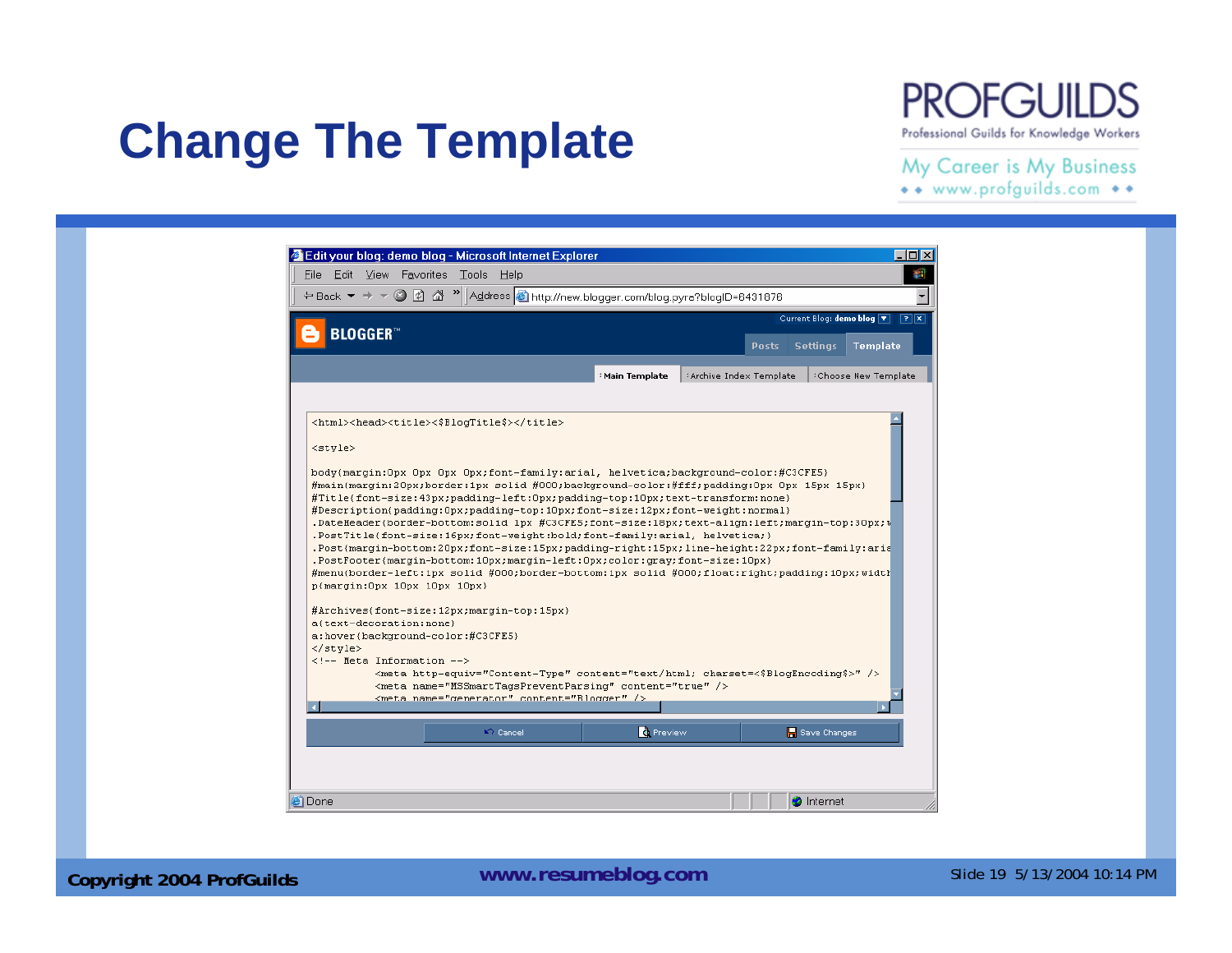### **Select all the text and delete**

#### **PROFGUILDS** Professional Guilds for Knowledge Workers

#### My Career is My Business

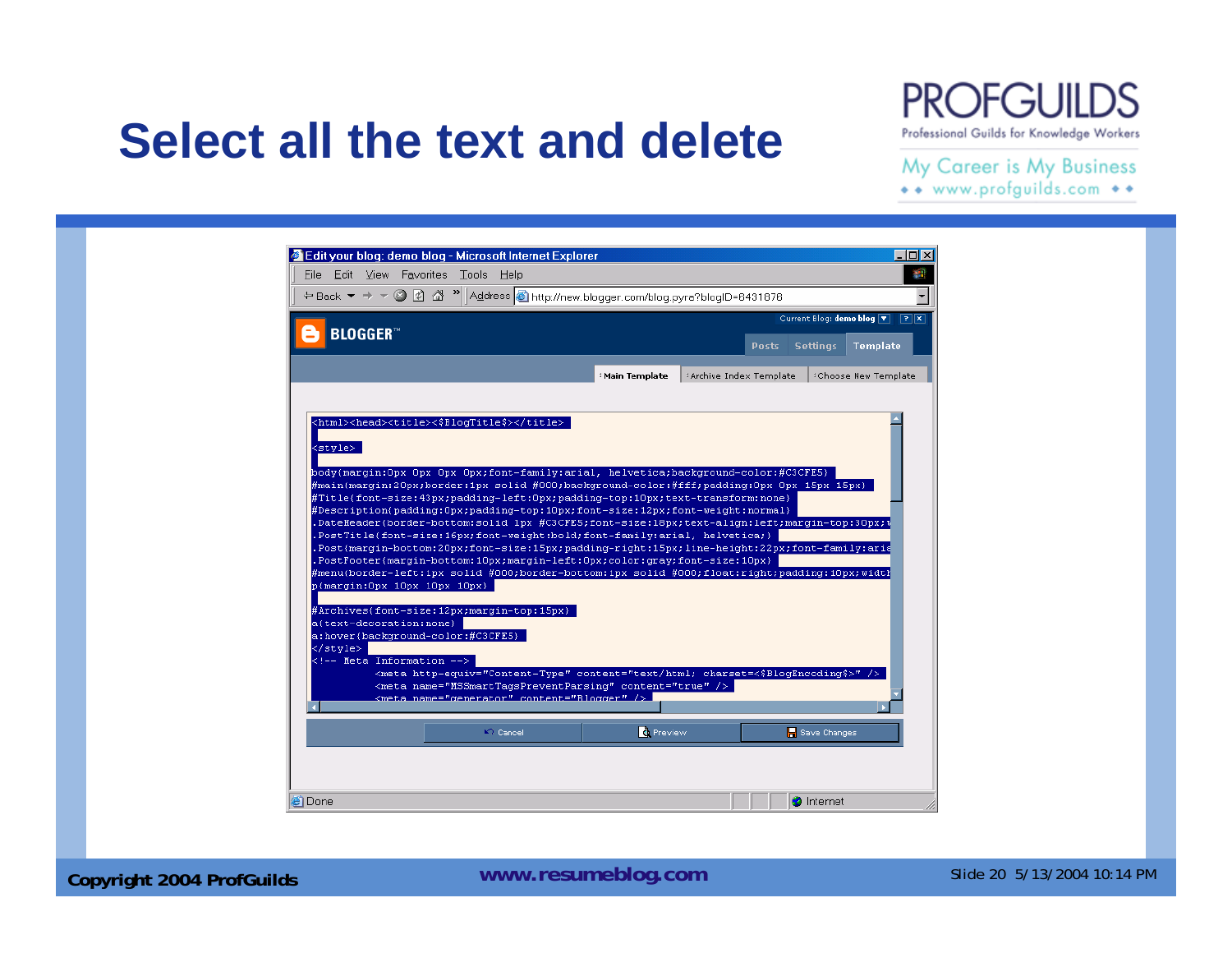### **Delete it**

#### **PROFGUILDS** Professional Guilds for Knowledge Workers

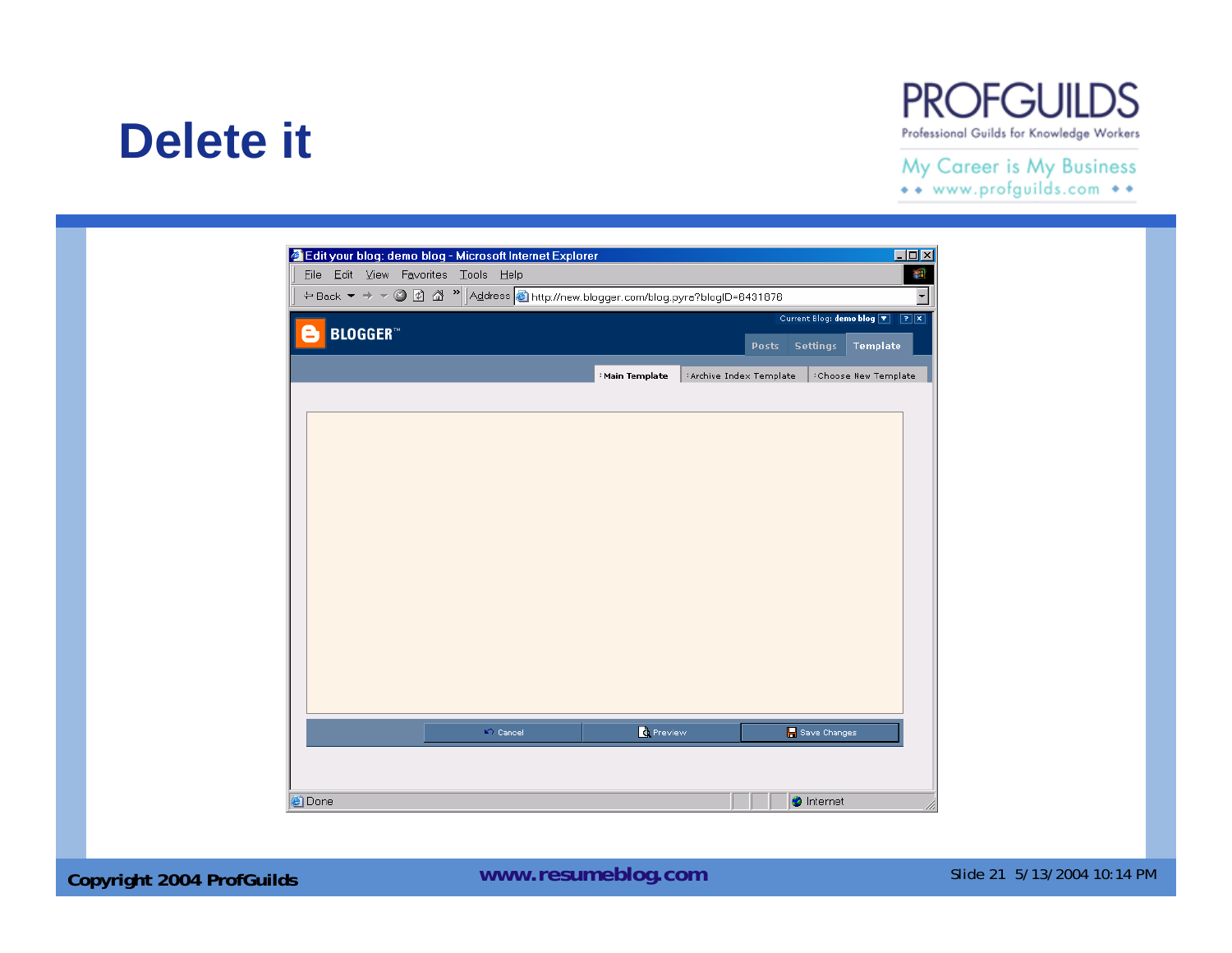### **Paste in ProfGuilds template (provided on website)**

#### **PROFGUIL** D.S Professional Guilds for Knowledge Workers

#### My Career is My Business

|                                                                                                                                                     |  |               |                         | Current Blog: demo blog $\boxed{\overline{x}}$ $\boxed{?} \boxed{\overline{x}}$ |
|-----------------------------------------------------------------------------------------------------------------------------------------------------|--|---------------|-------------------------|---------------------------------------------------------------------------------|
| <b>BLOGGER</b> <sup>*</sup>                                                                                                                         |  |               | <b>Posts</b>            | <b>Settings</b><br><b>Template</b>                                              |
|                                                                                                                                                     |  | Main Template | #Archive Index Template | <sup>:</sup> Choose New Template                                                |
|                                                                                                                                                     |  |               |                         |                                                                                 |
| k!-- Select ALL the text in this document (e.g., Ct1-A), including this comment, to use as t<br>$\langle$ !-- Template last updated 03-1007-1600--> |  |               |                         |                                                                                 |
| html PUBLIC "-//W3C//DTD XHTML 1.0 Transitional//EN" "DTD/xhtml1-transitional.dtd".</td <td></td> <td></td> <td></td> <td></td>                     |  |               |                         |                                                                                 |
| <html><head><title>&lt;\$BlogTitle\$&gt;</title></head></html>                                                                                      |  |               |                         |                                                                                 |
|                                                                                                                                                     |  |               |                         |                                                                                 |
| <style type="text/css"></style>                                                                                                                     |  |               |                         |                                                                                 |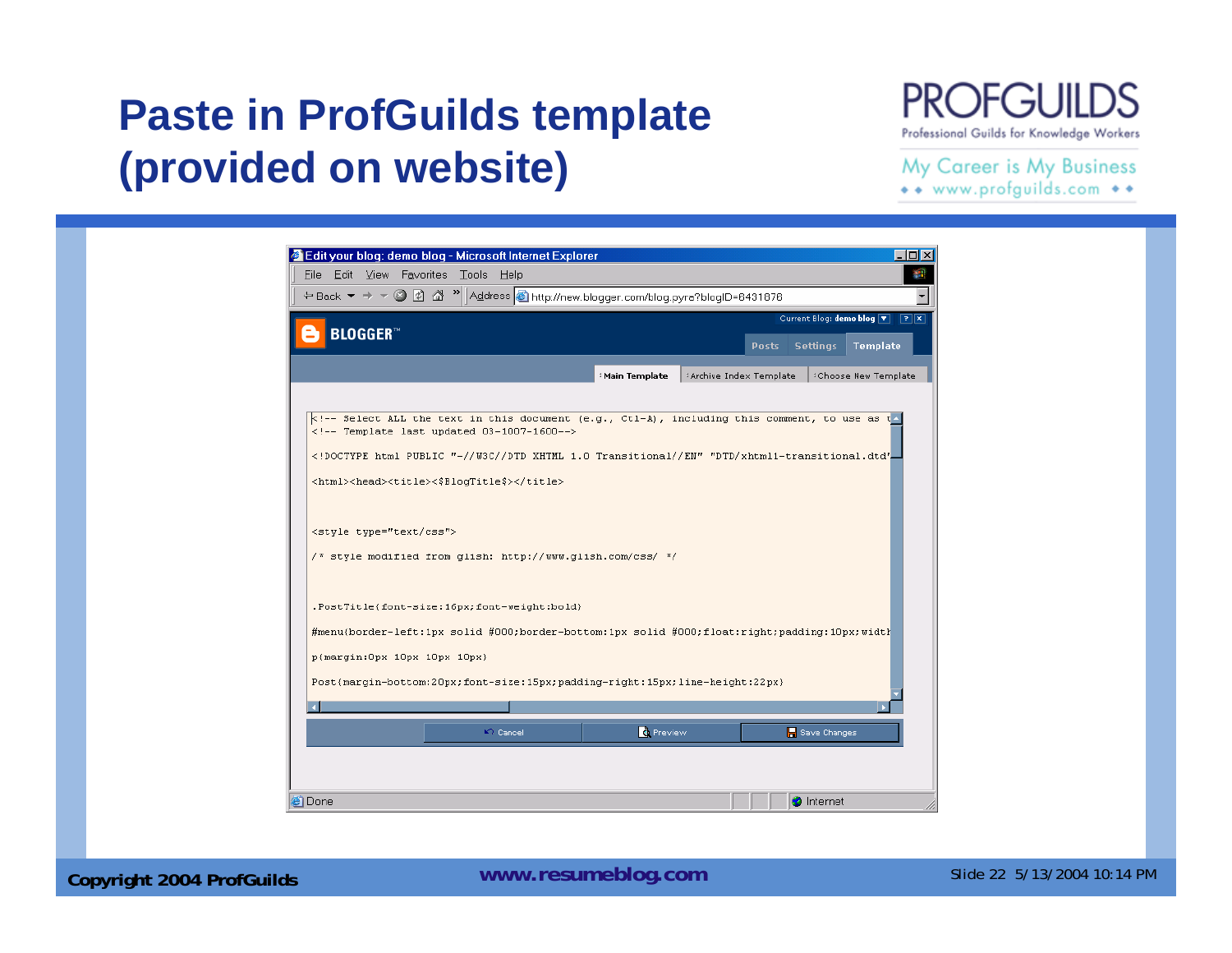### **Save changes**

**PROFGUILDS** Professional Guilds for Knowledge Workers

#### My Career is My Business

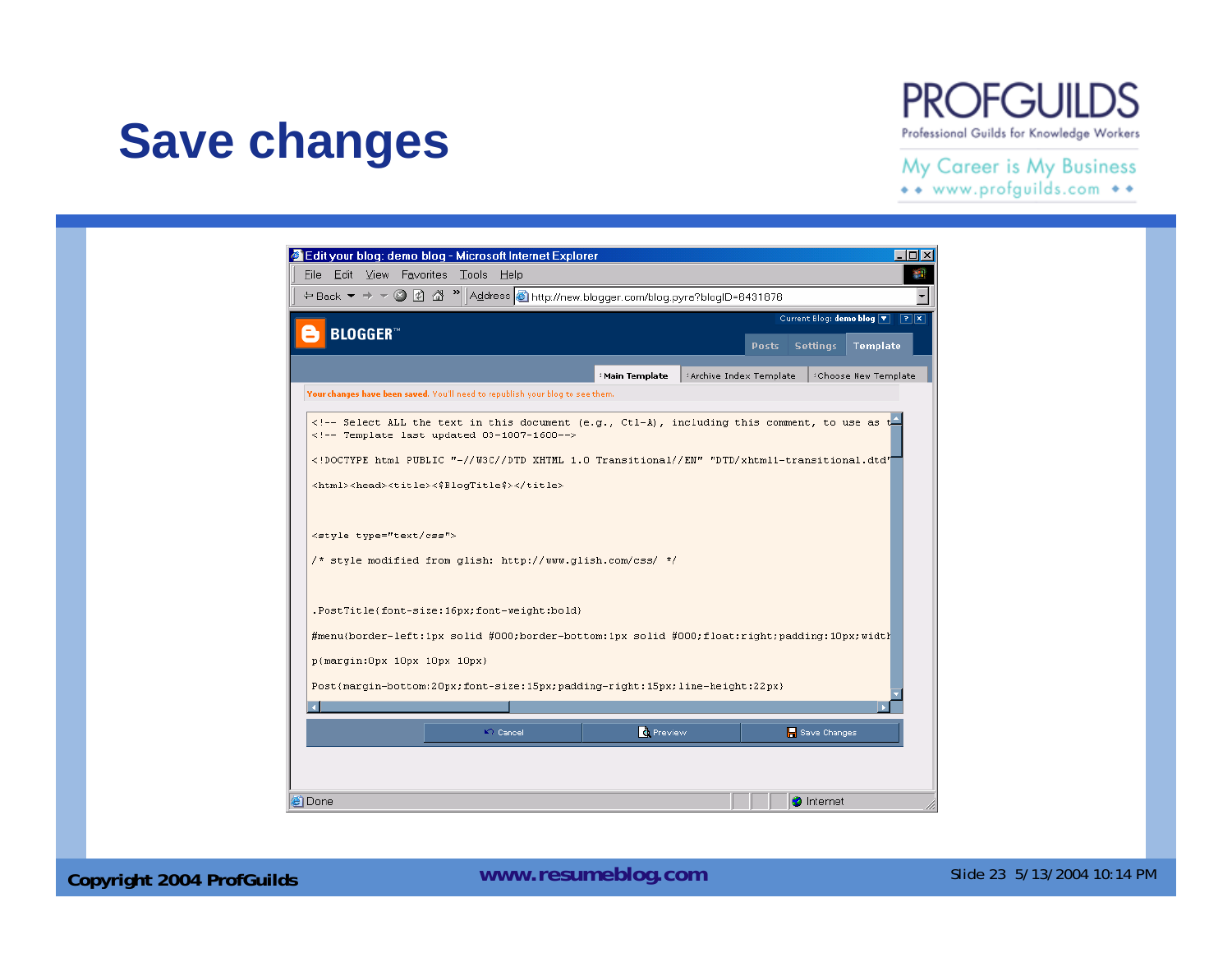## Publish it

#### **PROFGUILDS** Professional Guilds for Knowledge Workers

#### My Career is My Business

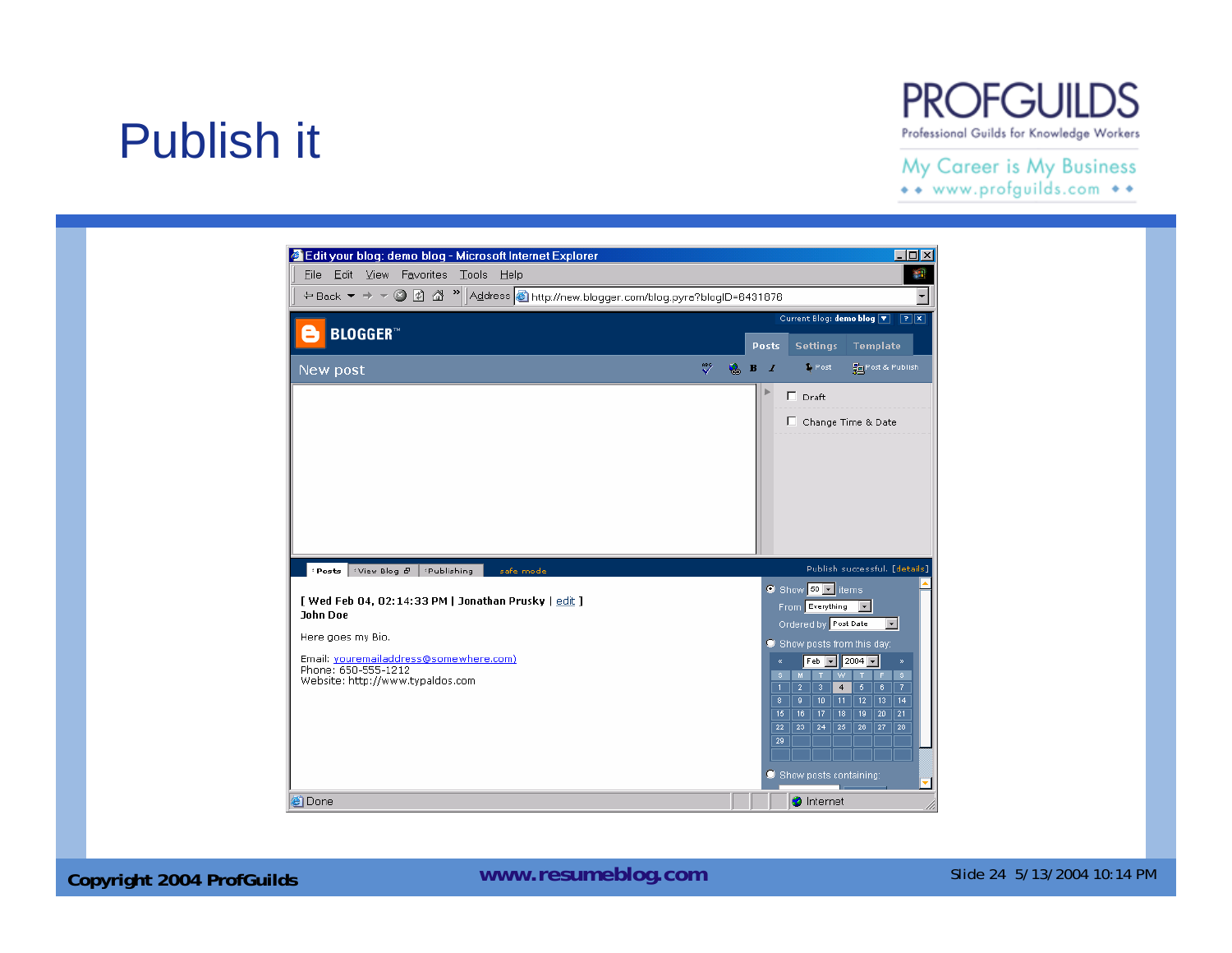### **You're Done**



My Career is My Business \*\* www.profguilds.com \*\*



**Copyright 2004 ProfGuilds WWW.resumeblog.com** Slide 25 5/13/2004 10:14 PM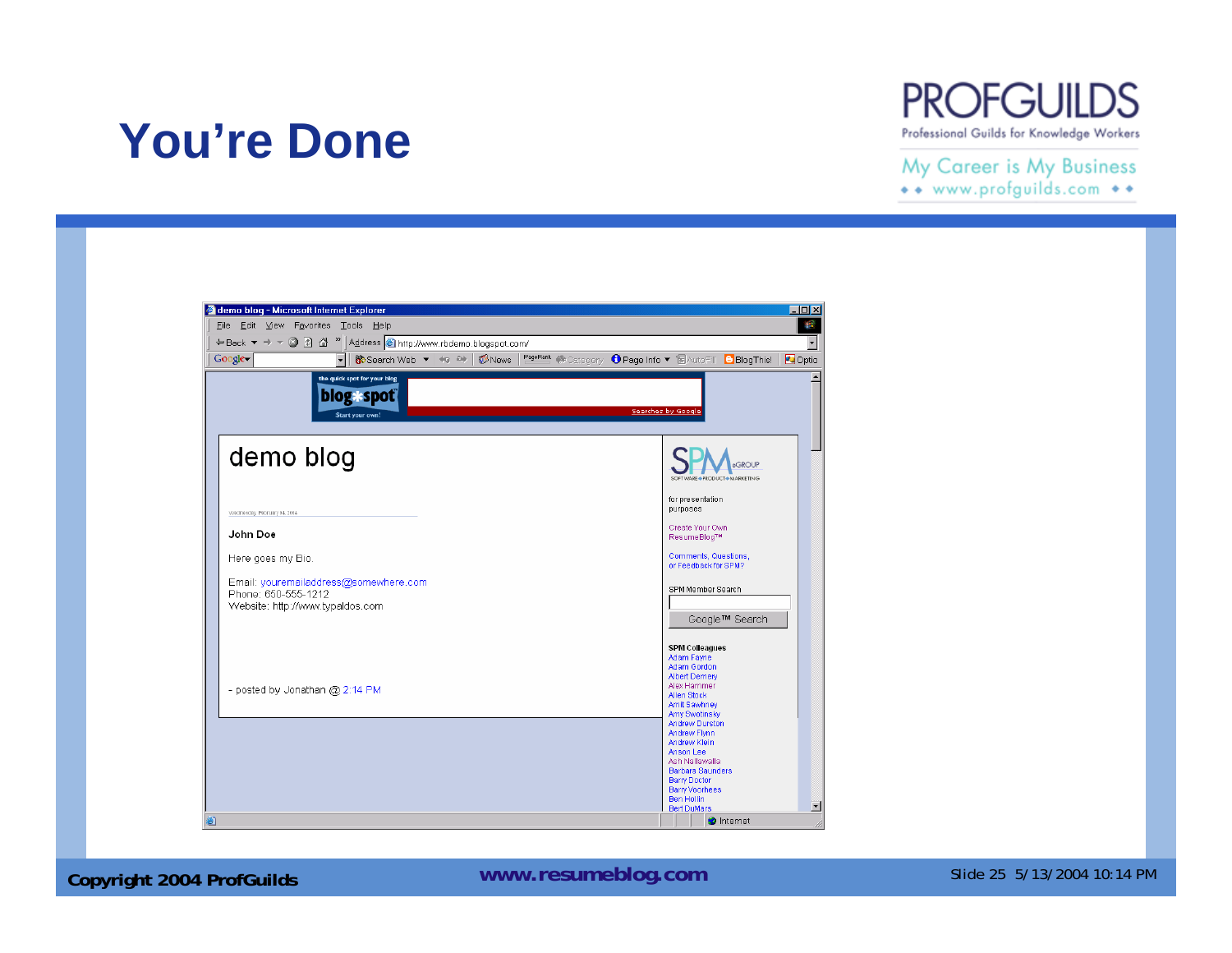## **Join the "Honey Pot"**



- **Key to RB Success – Passive promotion via Member Roster**
- **ProfGuilds ResumeBlog pages automatically submitted to Google**
- **Register your new ResumeBlog with ProfGuilds Engine: http://profguilds.sistar.com**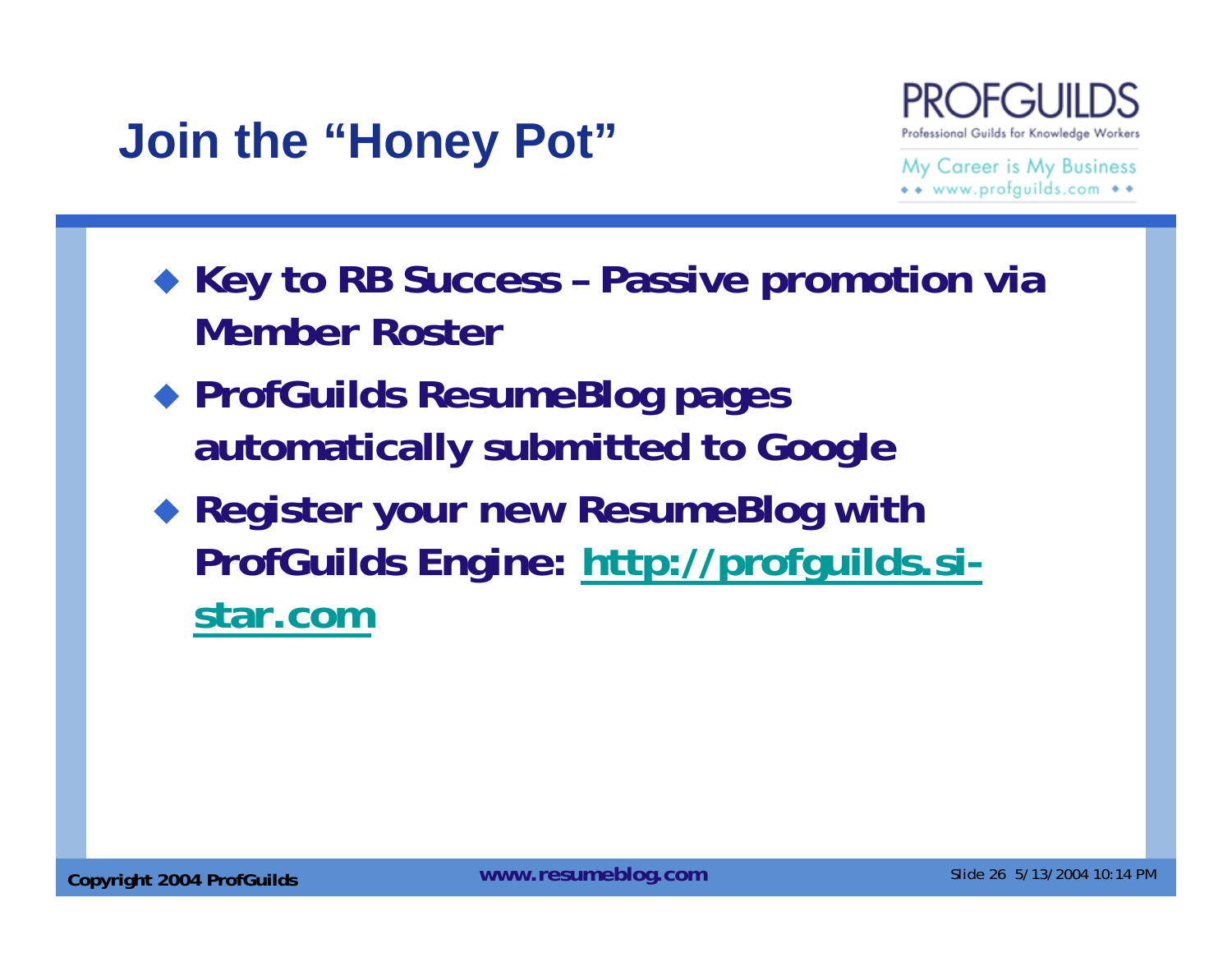#### **ProfGuilds Engine - Key to joining the network**

#### **PROFGUIL** D.S Professional Guilds for Knowledge Workers

| <b>Stats Display</b>     |                                   |                          |  |
|--------------------------|-----------------------------------|--------------------------|--|
|                          | Create your ResumeBlog™ Profile   |                          |  |
| <b>User Name:</b>        |                                   |                          |  |
| Password:                |                                   |                          |  |
| <b>First Name:</b>       |                                   |                          |  |
| Last Name:               |                                   |                          |  |
| <b>Email Address:</b>    |                                   |                          |  |
| Guild:                   | Unknown Guild                     | $\blacksquare$           |  |
| Phone:                   |                                   |                          |  |
| Y! Messenger:            |                                   |                          |  |
| AOL Instant Messenger:   |                                   |                          |  |
| <b>MSN Messenger:</b>    |                                   |                          |  |
| ICQ:                     |                                   |                          |  |
| Time Zone:               | (GMT-8:00 hours) Pacific Time     | $\overline{\phantom{a}}$ |  |
| <b>Activity Reports:</b> | O None C Daily C Weekly C Monthly |                          |  |
|                          |                                   |                          |  |
| <b>URLs:</b>             |                                   |                          |  |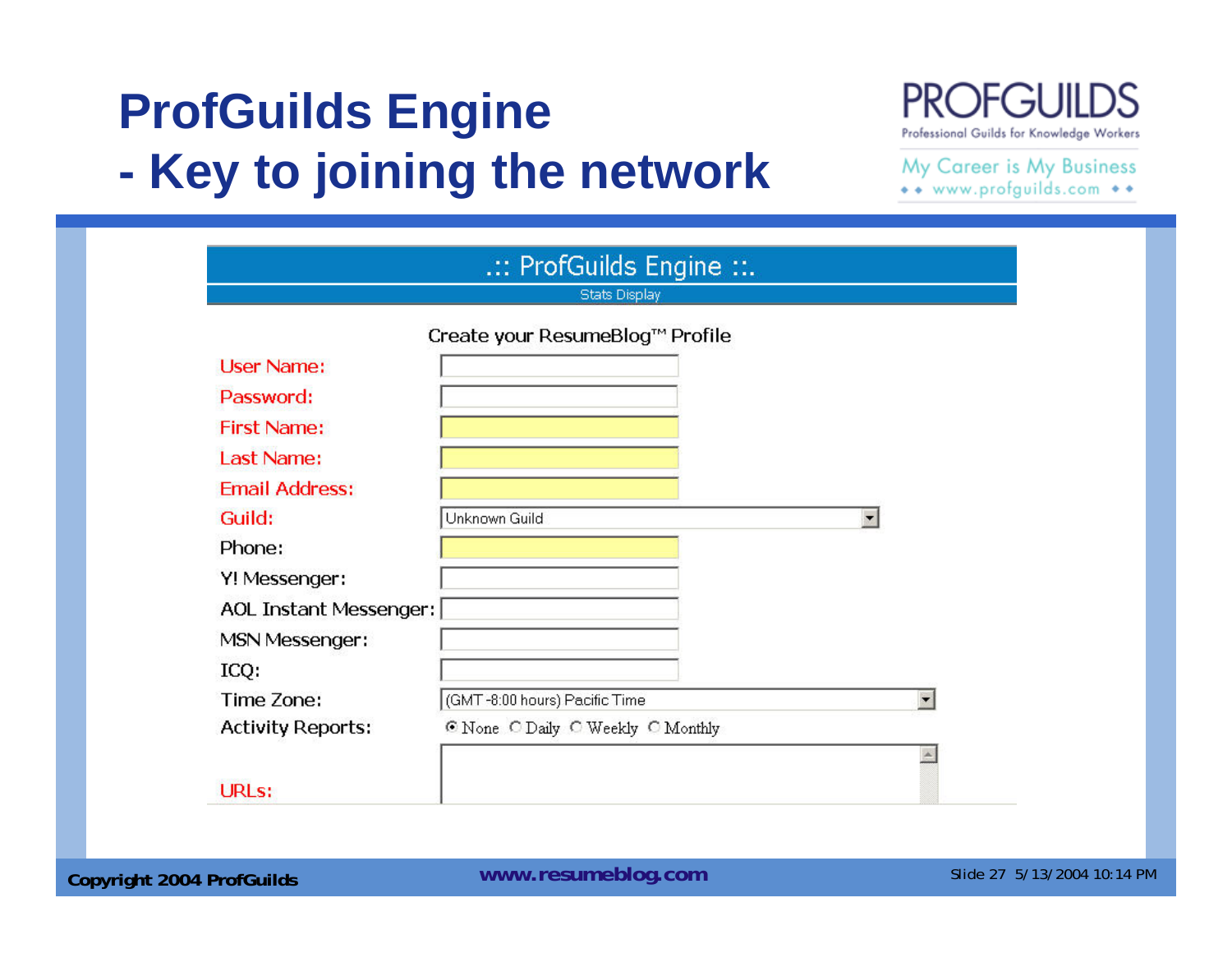### **Best Practices**



My Career is My Business \*\* www.profguilds.com \*\*

- **"Resume Like" – Recruiter "Friendly"**
- ◆ Include Unique E-Mail **Address**
- ◆ Include Link in E-Mail & **Forum post "Signatures"**
- **Put it on your business card!**

#### **Cynthia Typaldos**

Social Software | Software Marketing | Web Communities Typaldos.com | ResumeBlog™ | Blog | cynthia@typaldos.com Founder & President: Software Product Marketing eGroup/ProfGuilds

Sachin Gangupantula Modesto, CA Email: sachin\_gang@sbcglobal.net Ph: 209.345.7071 Bio: http://sachin-gangupantula.blogspot.com Director - Business Development Silicon Valley Product Management Association (http://www.svpma.org)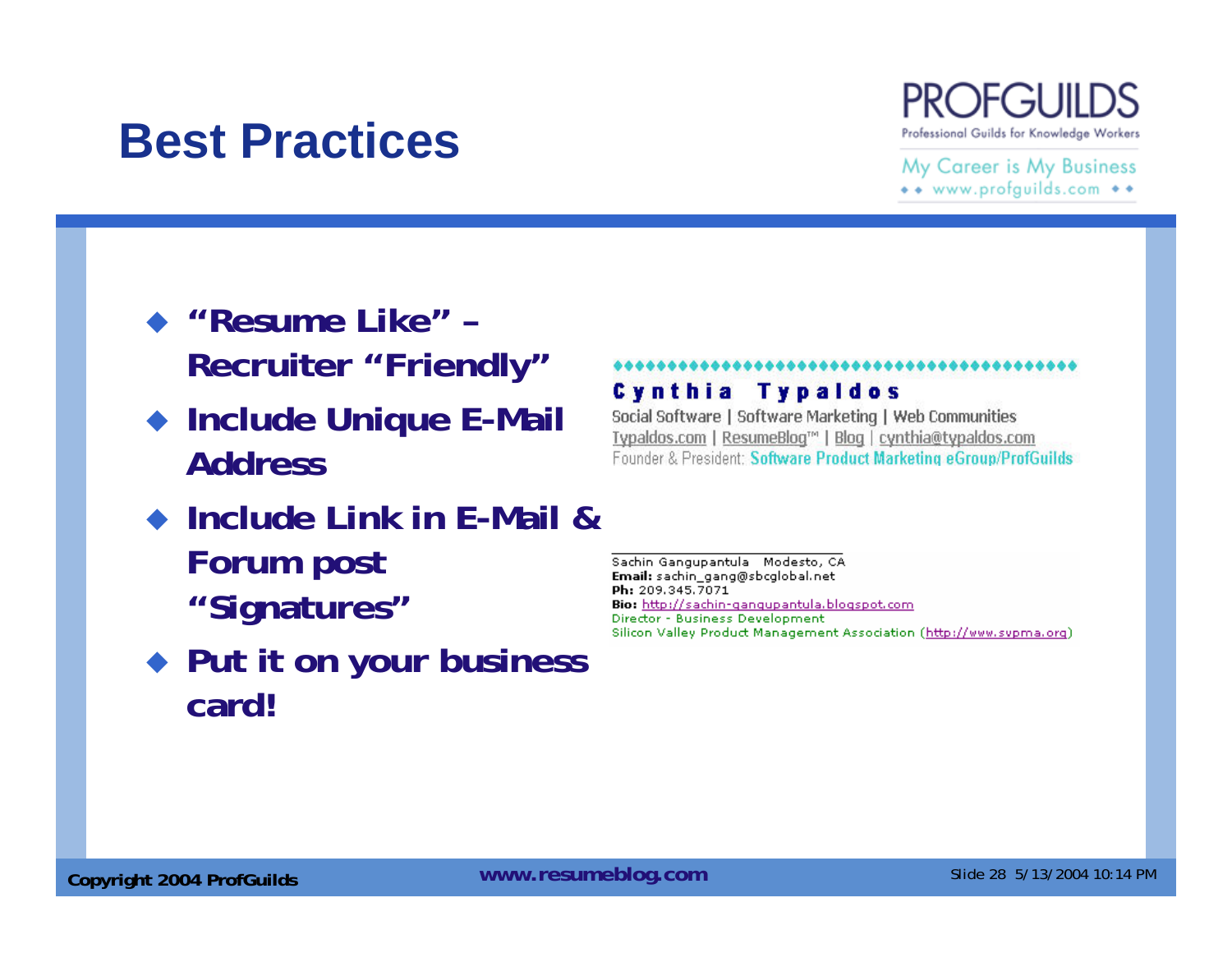# **Who is visiting your Blog?**



- **Visit http:// ProfGuilds.si-star.com to view statistics**
	- ◆ Guild Level
	- **Member**
	- **Referrer**
	- **Visitor Domain**
- $\blacklozenge$ **ResumeBlogs are visited 120 times a day!**
- **"Positive Encouragement" to see the views & viewers**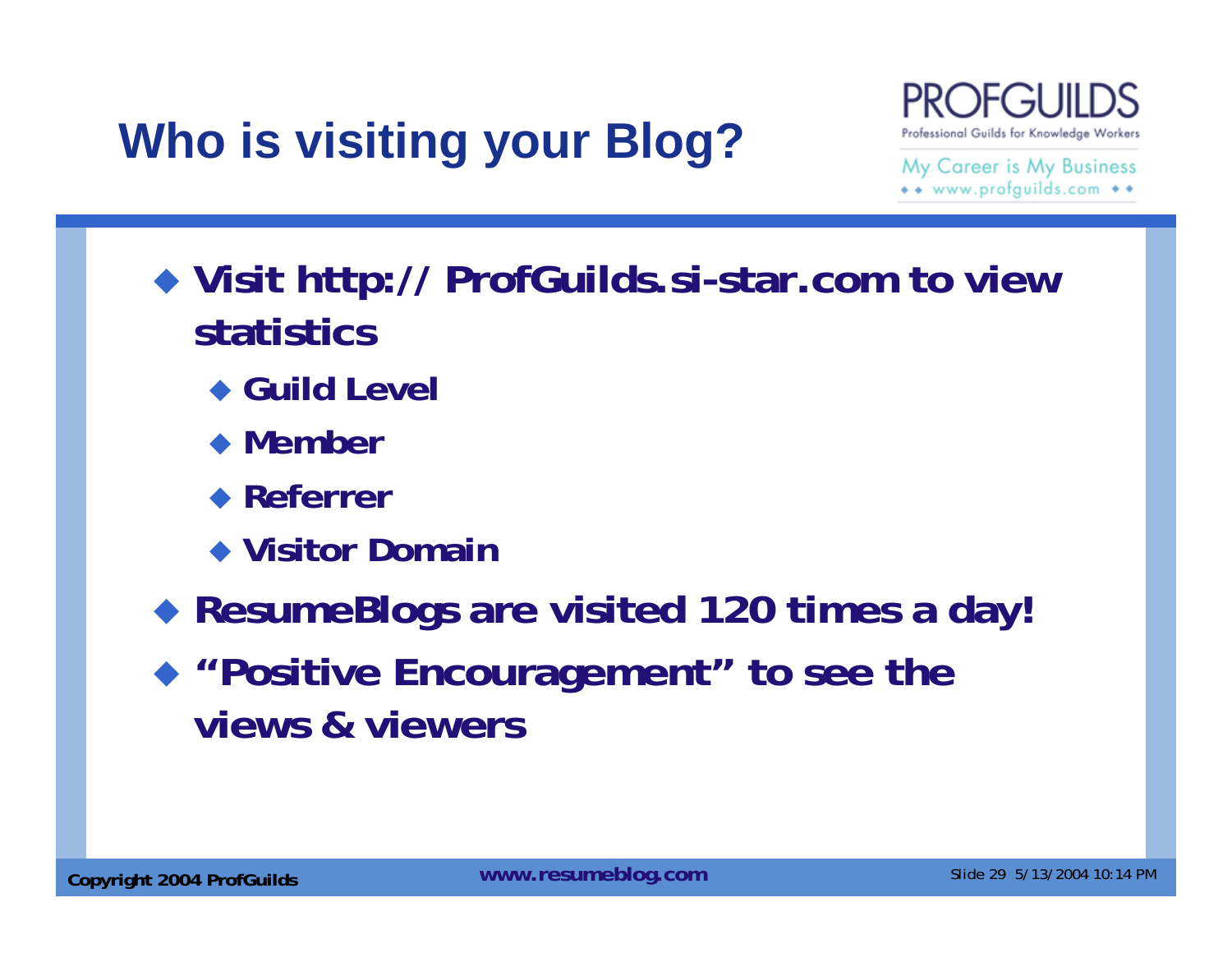## **Statistics – By Guild/Member**

#### **PROFGUII** Professional Guilds for Knowledge Workers

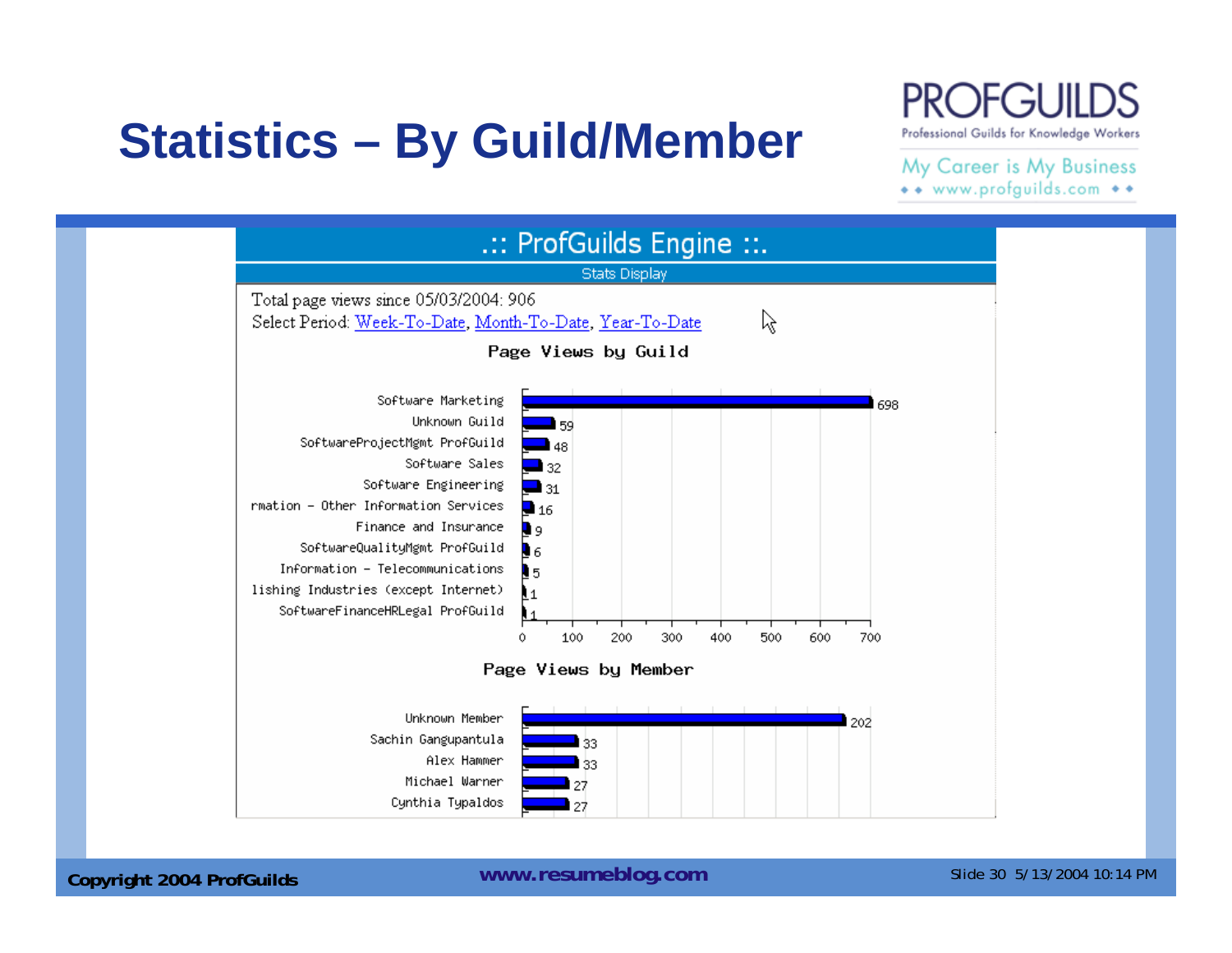## **Statistics – Visitor Domain**

#### **PROFGUIL** Professional Guilds for Knowledge Workers

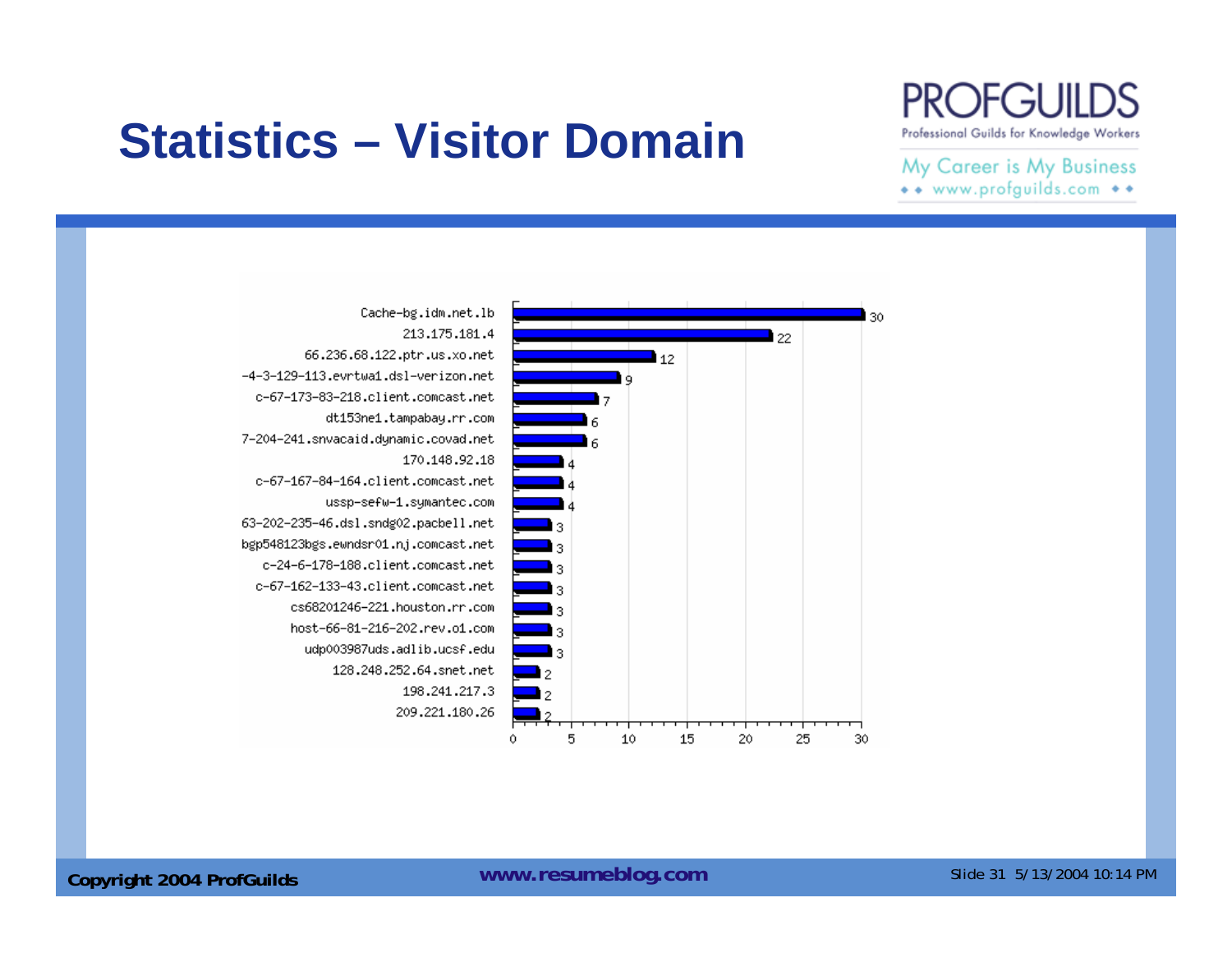## **Coming Attractions**



- **New integrated site, combining:**
	- **ResumeBlog Creation / Editing / Statistics**
	- **Hosting Personal Blog Hosting**
	- **Job Listings**
	- **Freelance / Consulting Exchange**
- ◆ Join the team!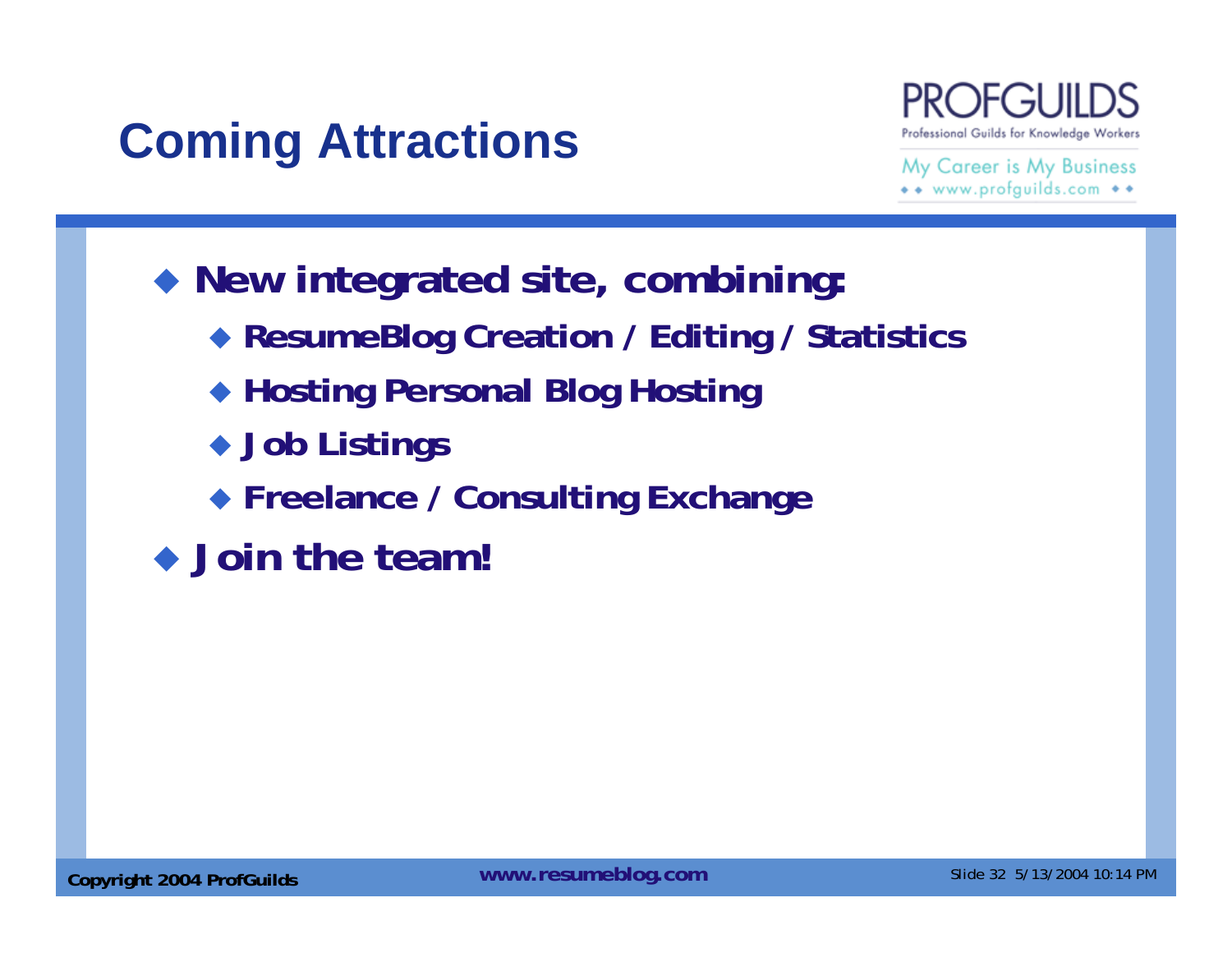## **Simple Description, Ash Nawalla**



#### My Career is My Business

\*\* www.profguilds.com \*\*



#### **Copyright 2004 ProfGuilds Mateurs 2004 ProfGuilds** Mateurs 2004 10:14 PM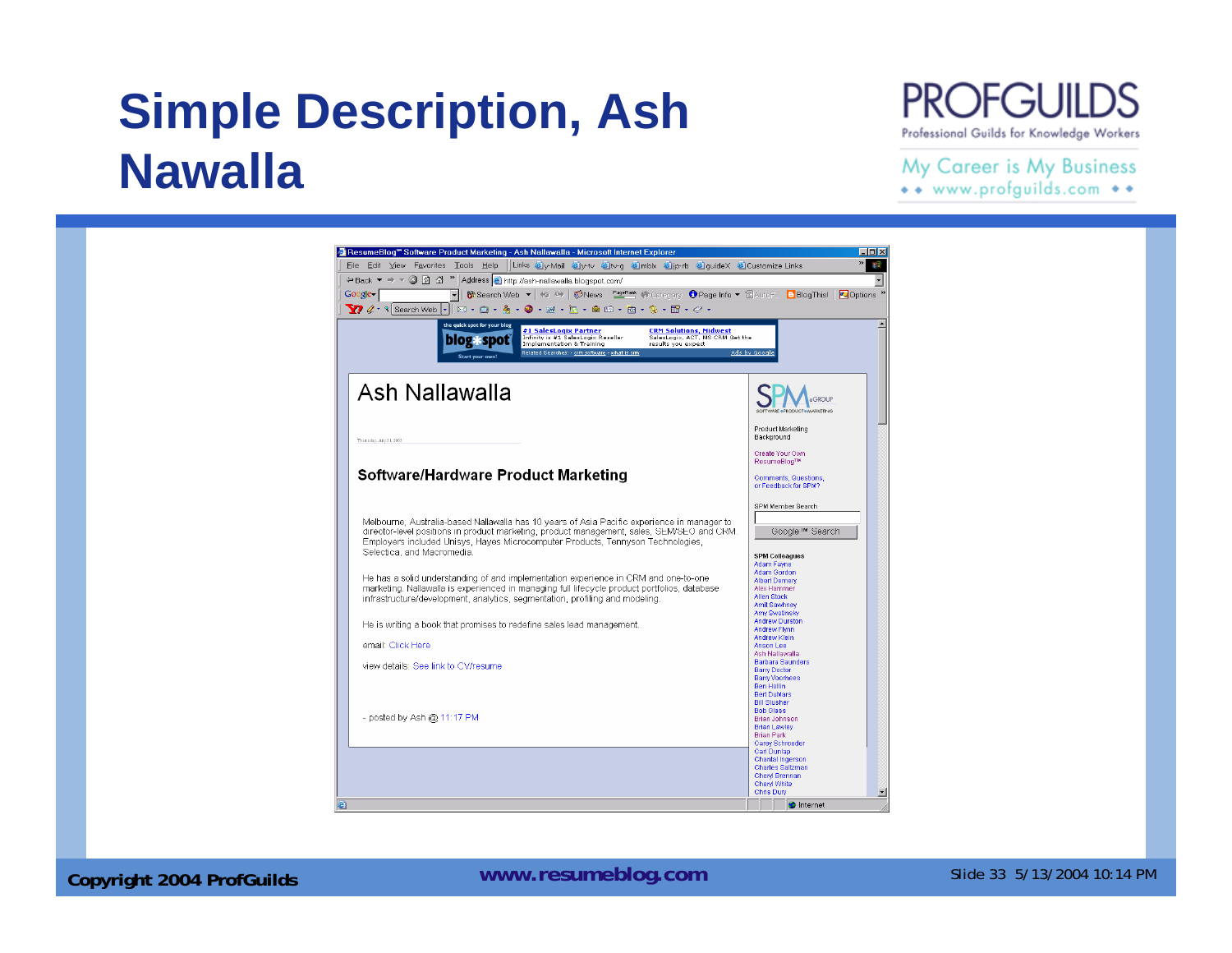## **Link To Article + Resume: Di Schwarz**

#### **PROFGUILDS** Professional Guilds for Knowledge Workers

#### My Career is My Business

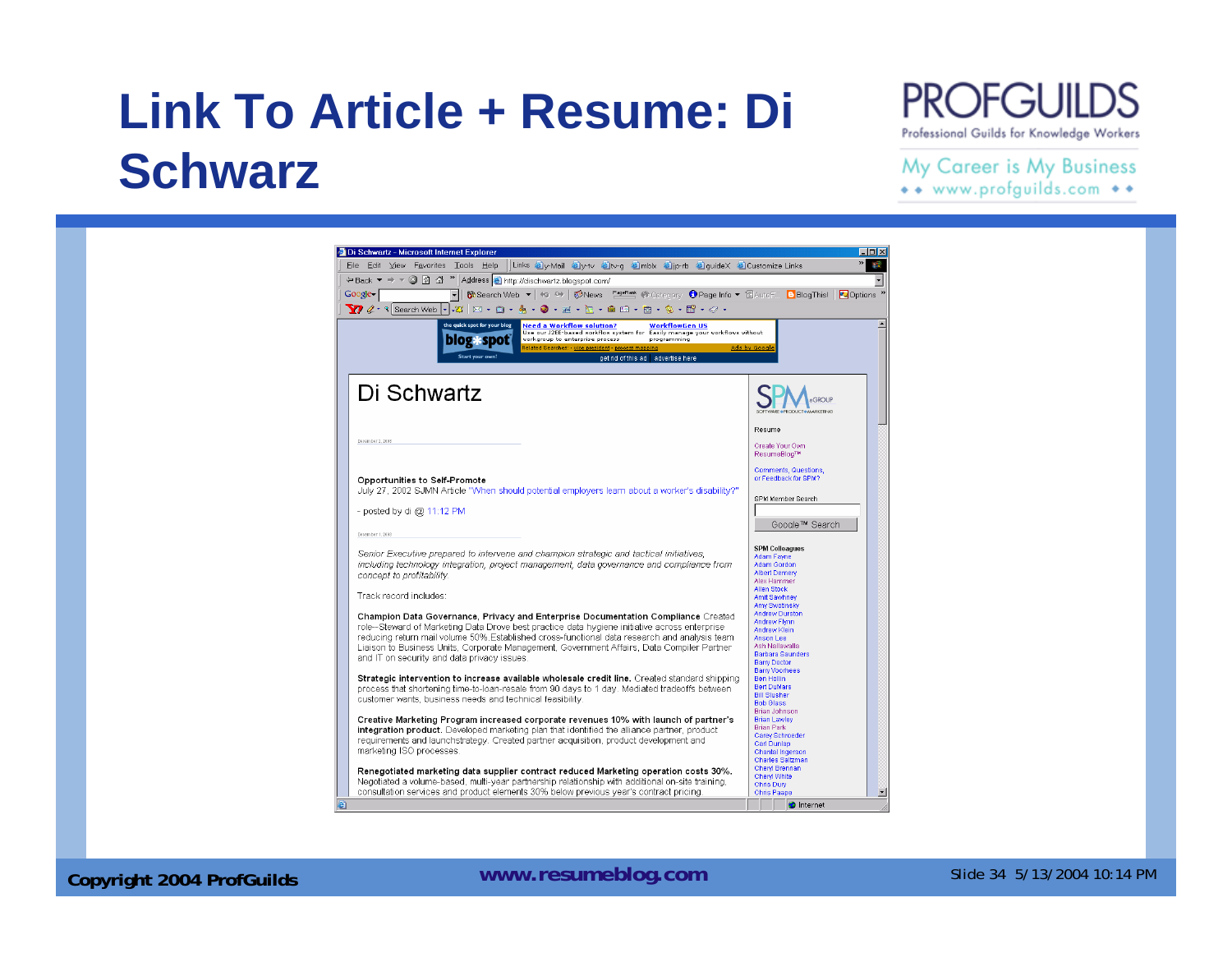## **Photo, Web Resume: Radi Shourbaji**

#### **PROFGUILDS** Professional Guilds for Knowledge Workers

#### My Career is My Business

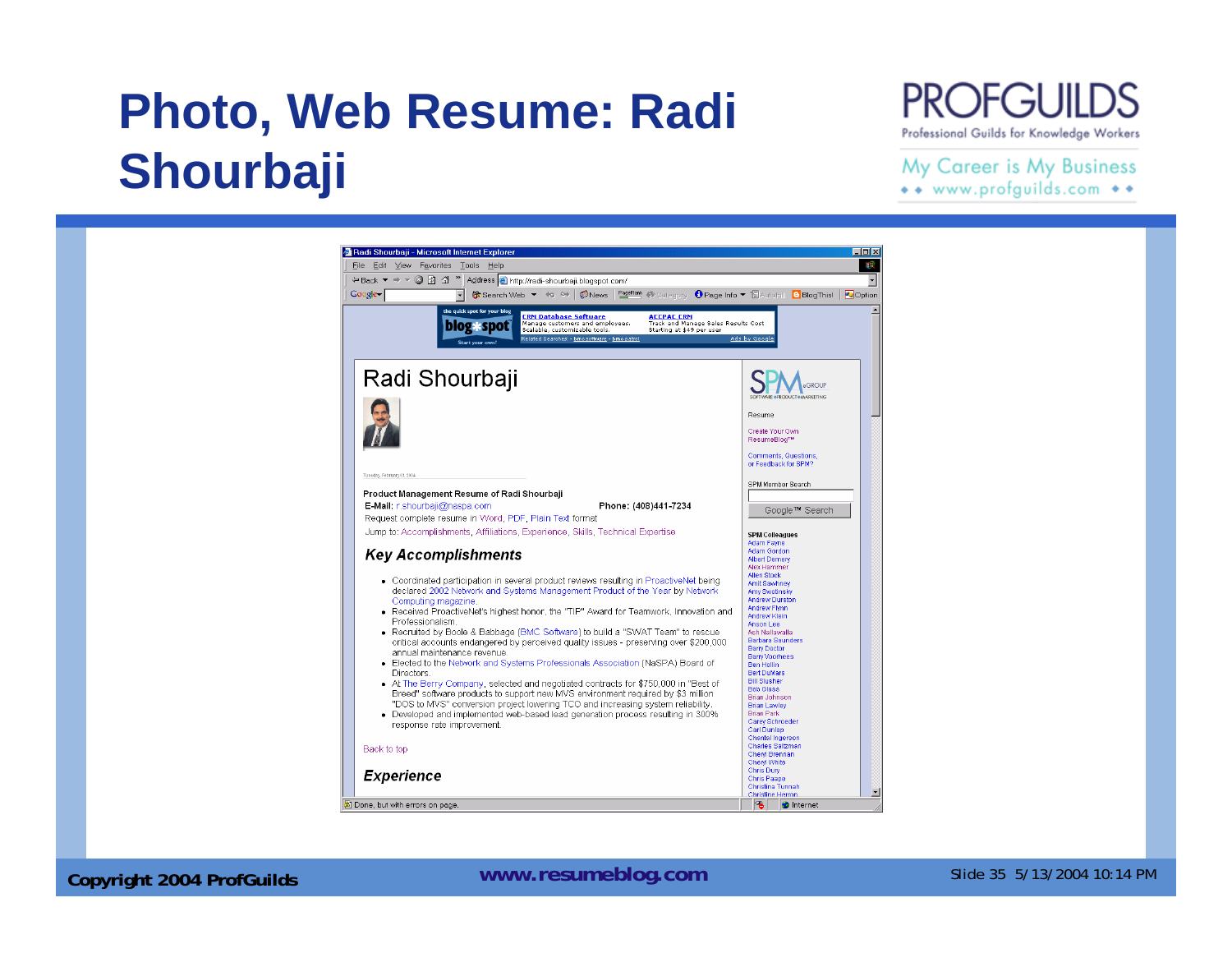### **Contact Information**



My Career is My Business \*\* www.profguilds.com \*\*

## Sachin Gangupantula

http:// sachin-gangupantula.blogspot.com sachin\_gang @ sbcglobal.net

# Create a ResumeBlog™ **www.resumeblog.com**

**http://groups.yahoo.com/group/spmresumeblog/**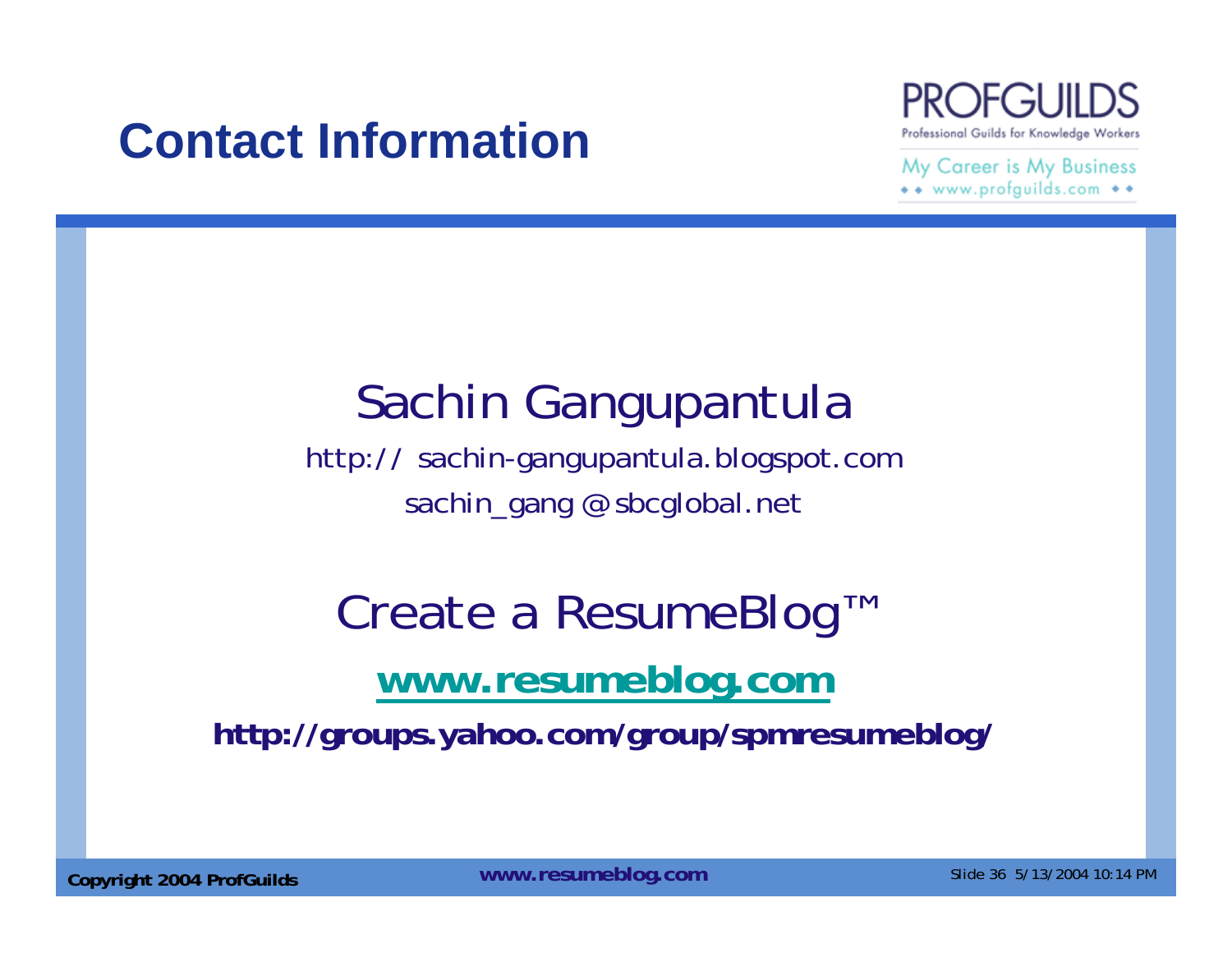## **Your Visibility – Next steps**



#### My Career is My Business \*\* www.profguilds.com \*\*

#### **ProfGuilds Engine Registration is Important!**

- $\blacktriangleright$ **Drives our update of the ProfGuilds site**
- ¾**Drives our update of the ResumeBlog network**



**Copyright 2004 ProfGuilds Mateurs 2004 ProfGuilds** Mateurs 2004 10:14 PM **Copyright 2004 ProfGuilds**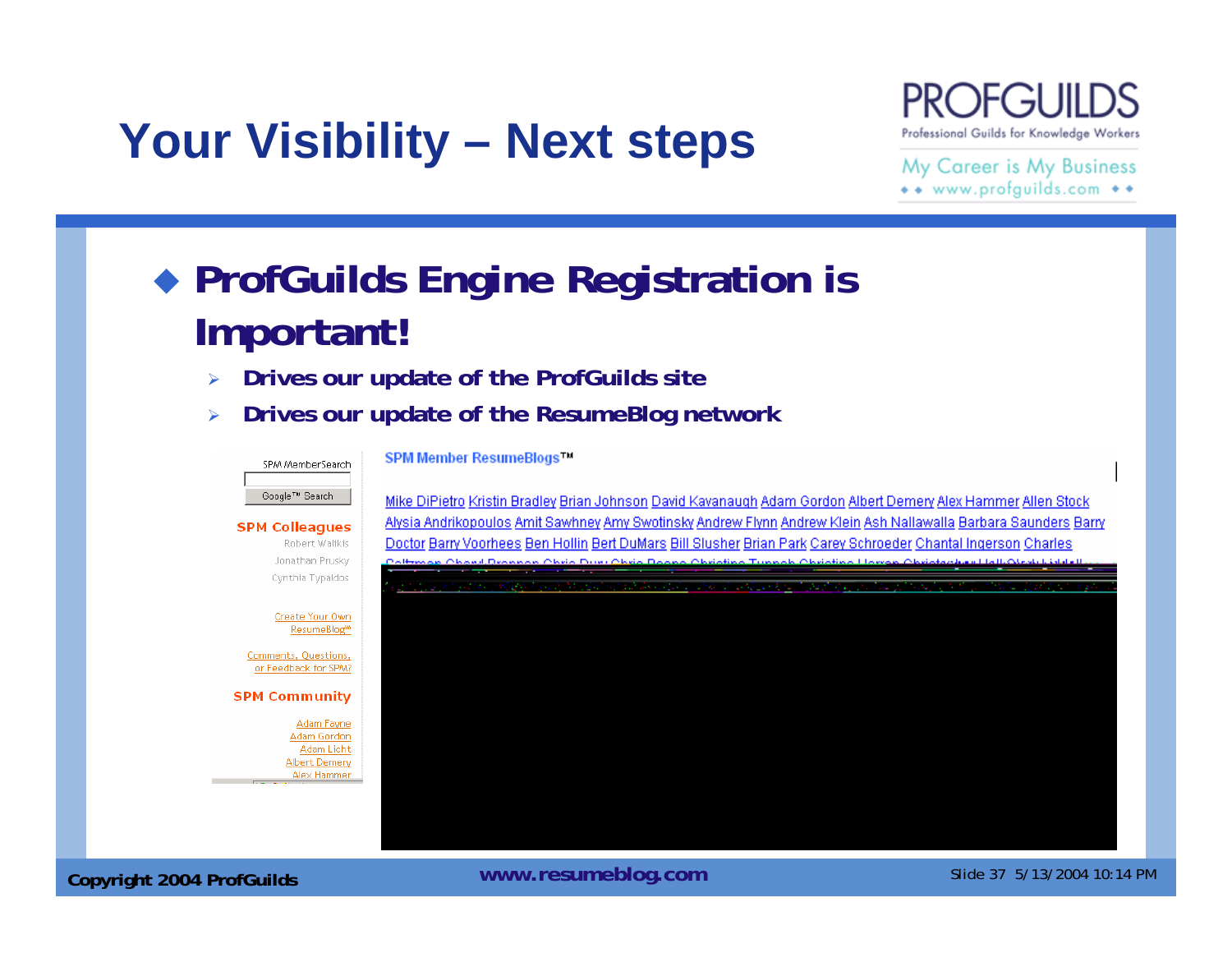## **Top Support Questions**



- **1. Why isn't my name listed on the ResumeBlog Network and the ProfGuilds Homepage**
	- ♦ **ResumeBlog Compliant**
	- **Scheduled Manual Updates**
	- ♦ **Maintenance Mode, Site Upgrades – Please remind us**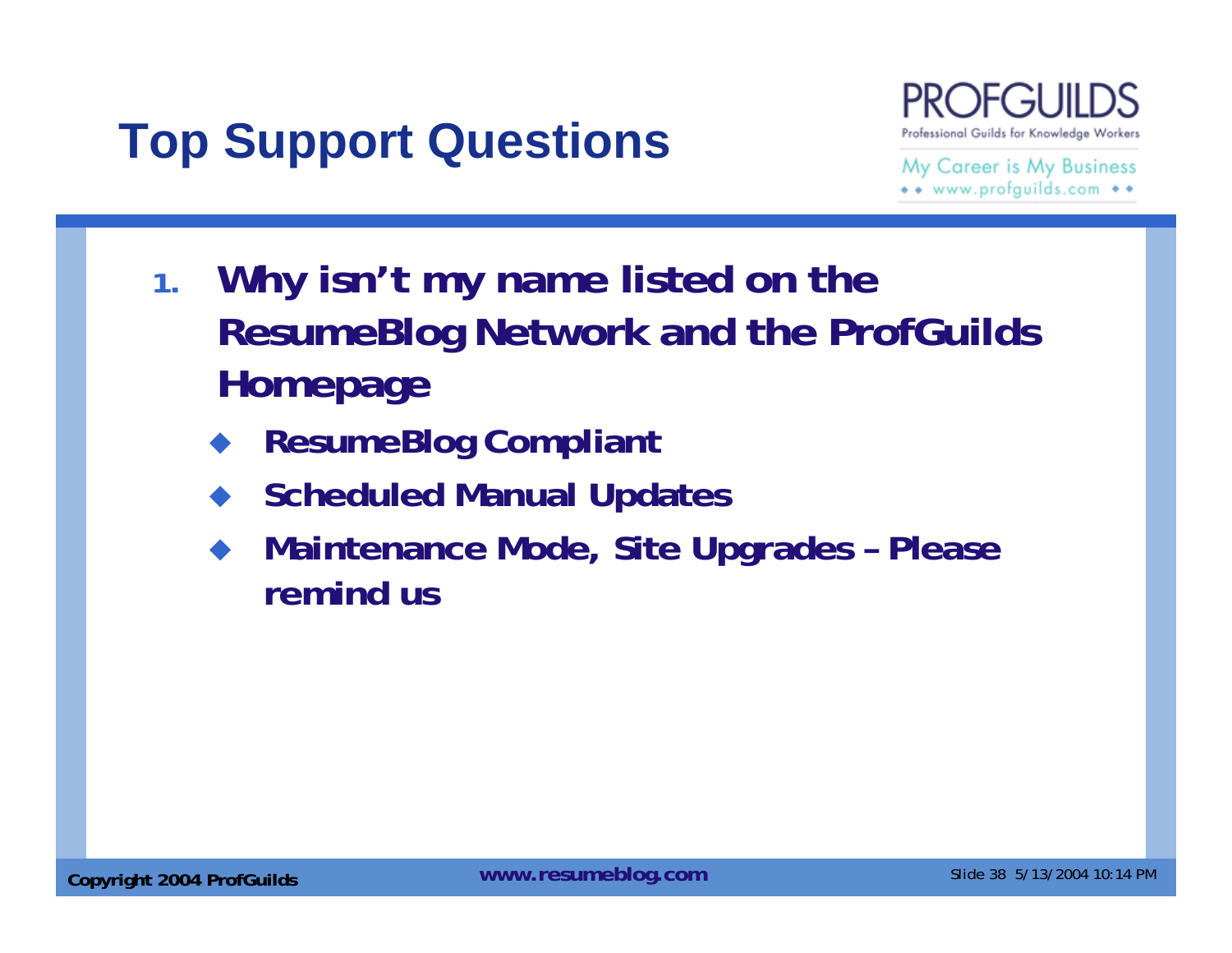## **Top Support Questions**

Professional Guilds for Knowledge Workers

- **2. Why isn't my blog showing up in Google Searches?**
	- ◆ Search Engine Fundamentals
		- ♦ **Automatic agents (robots) that search the web and "index" your page**
		- ♦ **Add your page to the google engine (addurl)**
		- ◆ Patience is key Search Engines have their own **algorithms and schedules for indexing content (could take several weeks)**
	- **Good things going for you**
		- **You are listed on the popular pages of ProfGuilds – Peer Network, ProfGuilds Homepage**
		- ♦ **Word of Mouth, Email Signatures**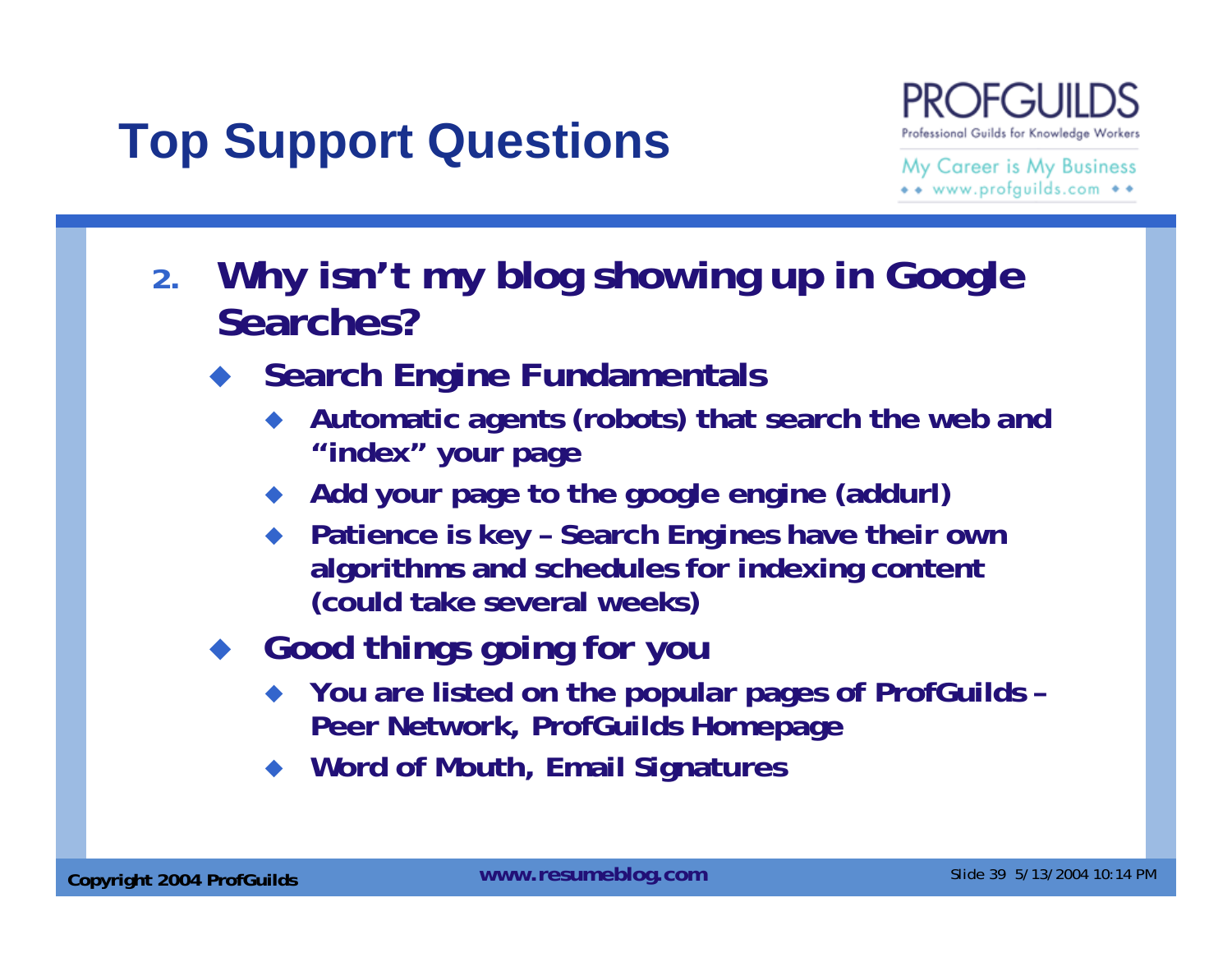## **Top Support Questions**



- **3. My blog doesn't show the updated content**
	- ♦ **Make sure you have "Published" your blog**
	- ♦ **Close all browser sessions and restart (clean cache)**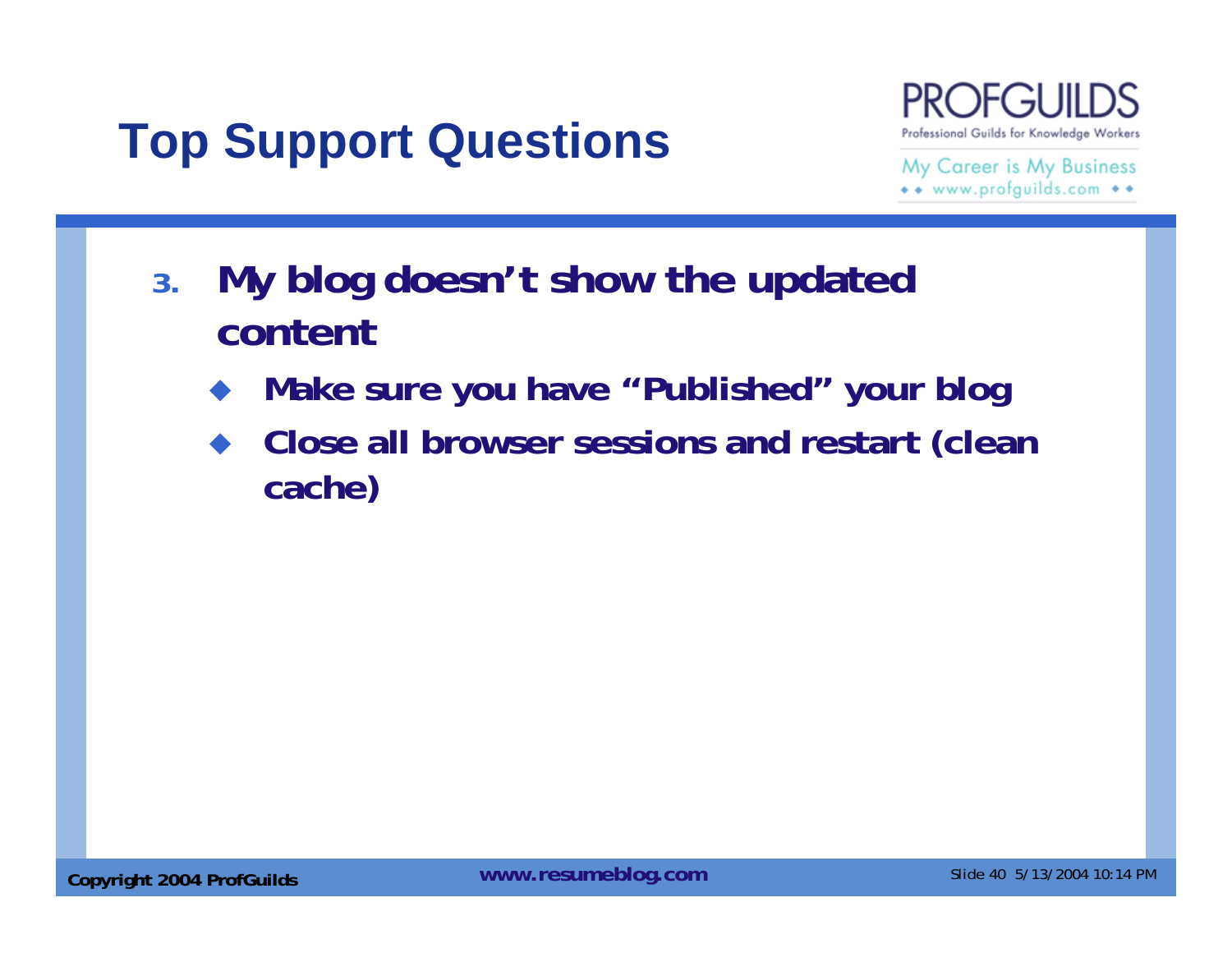## **Leveraging Your ResumeBlog**



My Career is My Business \*\* www.profguilds.com \*\*

- ♦ **Make sure your RB reflects the expertise you want the hiring manager to see – Resume is only one aspect of it**
- ♦ **Build your contacts through the RB network**
- ♦ **Create and Manage your visibility**
- ♦ **Market yourself**
	- ♦ **Use it on your business cards**
	- **Use it in your email signature**

**Sachin Gangupantula Modesto, CA Email: sachin\_gang@sbcglobal.net Ph: 209.345.7071Bio: http://sachin-gangupantula.blogspot.com Director - Business Development Silicon Valley Product Management Association (http://www.svpma.org)**